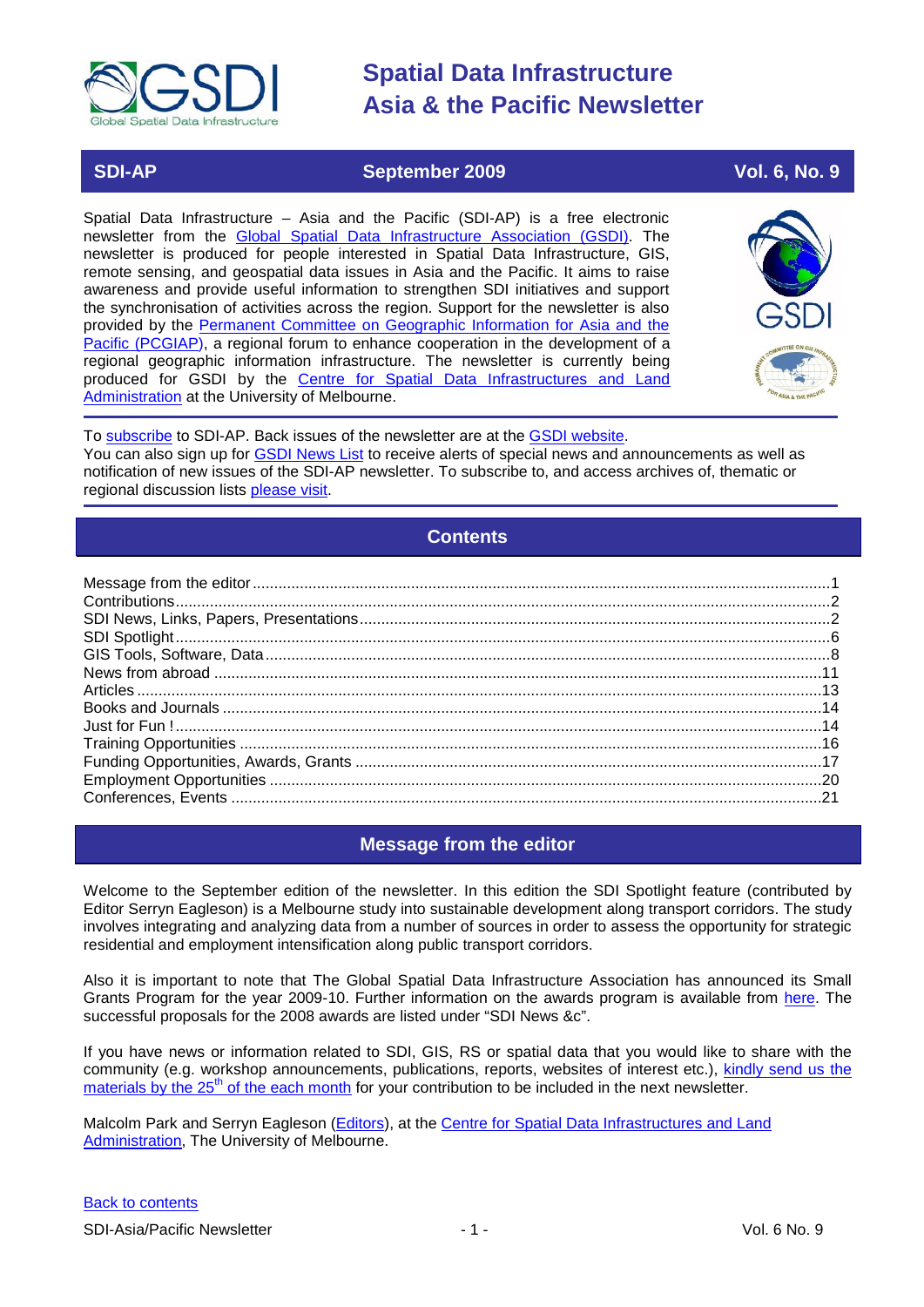

### **Contributions**

<span id="page-1-0"></span>Thank you to the following people and organisations for their contributions to this issue: Paul Box, Kate Lance, and Baek Wonkug for news feeds, the staff of the Ministry of the Interior, Taiwan for the Chinese translation, and Shivani Lal, *GIS Development*, *Asia Surveying Mapping Magazine* for directly feeding into the newsletter.

#### <span id="page-1-1"></span>[Back to contents](#page-0-0)

### **SDI News, Links, Papers, Presentations**

#### **Indonesia's National SDI**

The first moves toward a fully integrated national spatial data infrastructure in Indonesia have been taken. A tender will likely be released in October asking for expressions of interest in building the system. The project is due for completion in 2013.

Speaking on the sidelines of the 2009 South East Asian Survey Congress (SEASC, 3-7 August) in Bali, Areief – the head of the networking development division of the Indonesian land agency, Bakosurtanal – said the project had three elements: data acquisition over Sumatera, an SDI networking system and an applications development system.

Source: [Asia Surveying and Mapping Magazine](http://www.asmmag.com/news/indonesia-s-national-sdi-seasc-report)

#### **OGC Korea Forum Established, First Meeting Announced**

The Korea Forum of the Open Geospatial Consortium (OGC®) is a Korean organization chartered to provide government, academic, research and industry organizations in Korea with opportunities to learn about and discuss issues related to interoperability of geographic information involving OGC standards. The Forum seeks to promote interoperability and create synergy between the various producers and users of geographic information and geomatics products and services in Korea. The Forum also provides a way for Korean organizations to coordinate their efforts to ensure that Korean requirements are addressed by the international standards of the OGC.

Source:<http://www.opengeospatial.org/pressroom/pressreleases/1079>

#### **The OGC® Announces Learning Resources for Geospatial Standards**

The Open Geospatial Consortium (OGC®) announces an important new set of public resources for learning about, developing and implementing interoperable geospatial capabilities. The OGCNetwork ["Learn" page](http://www.ogcnetwork.net/learn) offers links below

- \* Courses, journals, and professional papers \* Articles<br>\* Compliance testing information \* \* Conferer
- \* Compliance testing information \* \* Conference presentations by OGC staff and members<br>\* Discussion forums \* \* Document motions from OGC meetings
- 

\* Email discussion lists

- \* Document motions from OGC meetings \* Links to videos
- \* OGC policy guidance on Lat/Lon axis order
- \* OGC standards document catalog
- \* OGC Interoperability Days event information
- \* Tutorials on developing implementations of OGC standards

The OGC Learn page is interactive. Users are encouraged to post updates using the comment feature. SOURCE: OGC & Wonkug Baek

#### **Singapore to build up national spatial data**

Over the next five years, Singapore will spend 27 million Singapore dollars (18.88 million US dollars) to build the infrastructure and develop the collaborative environment for sharing of national spatial data. Source: [World Global Times –](http://world.globaltimes.cn/asia-pacific/2009-08/458752.html) Asia Pacific

Further information on the project including the kinds of geographical information to be made available is reported in [GIS Development](http://www.gisdevelopment.net/news/viewn.asp?id=GIS:N_eajdhpbovg) & The Straits Times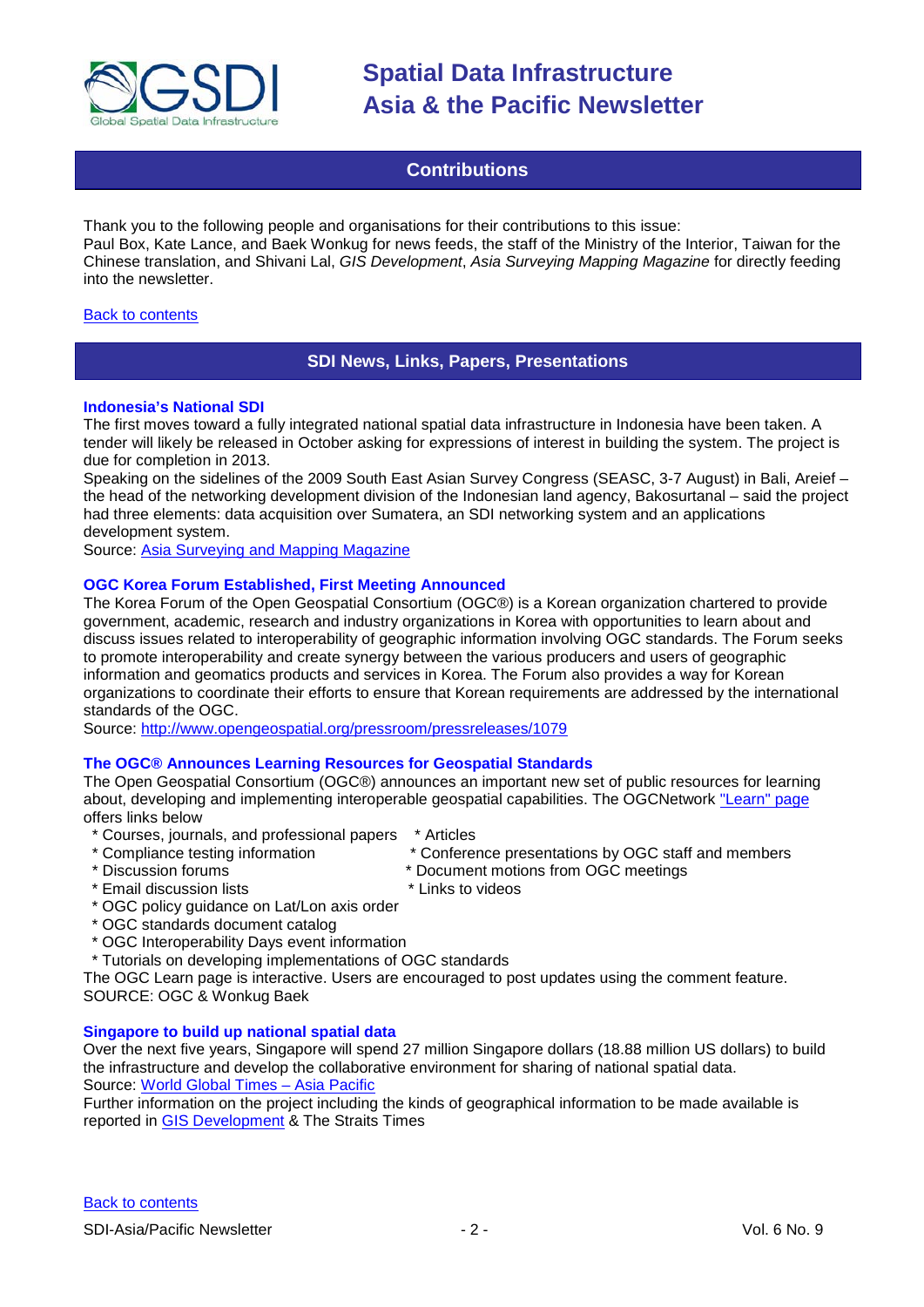

#### **Spatial Infrastructure for a Competitive Economy**

This blog outlines the important contribution of spatial information to the major contributors to Australias GDP: agriculture, mining and construction.

Source: [Martin Nix](http://www.openforum.com.au/content/spatial-infrastructure-competitive-economy)

#### **Full-Service Delivery of Geospatial Data Gains Steam**

This article provides an overview of the user demands for spatial data. As spatial customers have become accustomed to applications such as Google Earth they now expect the same service from local government and other providers of spatial data. They want to be able to view data online, choose the formats they need and download the files. This article discusses further focuses on Safe Software's FME software and provides examples of how it can be used to meet various user demands. Source: [Government Technology](http://www.govtech.com/gt/712837)

#### **[Advanced 3D modelling tool wins for mitigating enviro risk in China](http://news.gislounge.com/2009/07/advanced-3d-modelling-tool-wins-for-mitigating-enviro-risk-in-china/)**

NGIS China was announced as the winner of the Innovation and Commercialisation category at the West Australian Spatial Excellence awards last week, for creating a 3D environmental assessment tool for leading Chinese engineering company, CISDI. The advanced planning tool integrates environmental modeling with 3D and spatial technologies to assess the potential social and environmental impacts of major construction projects in the densely populated region of Chongqing.

More details of 3DSee can be viewed [here.](http://www.ngis.com.au/Products/3DSee/default.aspx) Source: GIS Lounge

#### **[Maps to help manage climate change \(Vietnam\)](http://vietnamnews.vnagency.com.vn/showarticle.php?num=04MIS270709)**

Sets of climate change adaptation maps for three areas in Mekong Delta's Can Tho City are being created by the end of the month. The Can Tho Steering Committee for Climate Change recently made the decision to create the maps in order to identify areas which will be impacted the most by climate change and minimise the consequences of natural disasters.

Source: [GIS News](http://www.gisdevelopment.net/news/viewn.asp?id=GIS:N_nmoxwdptic&Ezine=aug0309§ion=News) and Vietnam News Agency

#### **[2009 ESRI International User Conference Proceedings](http://dup.esrin.esa.int/files/Project/131-176-149-30_2005425102143.gif)**

One can view the plenary presentations, download most of the technical workshop presentations, view technical keynotes and read papers and presentations from many of the user presentations. The following papers discussed geospatial research/activity in Africa: [Electoral Mapping of Polling Stations in Côte d'Ivoire](http://proceedings.esri.com/library/userconf/proc09/uc/abstracts/a1771.html) [Land-Use Planning in the Maringa-Lopori-Wamba Landscape, DRC](http://proceedings.esri.com/library/userconf/proc09/uc/abstracts/a1771.html) [Terrain Analysis Support of Groundwater Assessment for Peacekeeping Camps](http://proceedings.esri.com/library/userconf/proc09/uc/abstracts/a1766.html) [USGS 2008–2018 African Remote Sensing Study Results](http://proceedings.esri.com/library/userconf/proc09/uc/abstracts/a1012.html) [Web-GIS for Managing Agroforestry for Carbon Sequestration in East-Africa](http://proceedings.esri.com/library/userconf/proc09/uc/abstracts/a1485.html) Source: Kate Lance

#### **[\\$180 million dedicated to the Australian CRCSI-2](http://www.geoconnexion.com/geo_news_article/$180-million-dedicated-to-the-Australian-CRCSI-2/6312)**

Key Australian industries will gain access to new data, technologies and services through the \$40 million funding to the [Cooperative Research Centre for Spatial Information](http://crcsi2.com.au/) (CRCSI-2) Source: Kate Lance & Roger Longhorn & GeoConnection

#### **3D topographic lunar map by September**

China will complete a 3D topographic map of the moon by the end of September, according to a chief designer with the project, calling the map the "clearest" in the world. Source: [GIS News](http://www.gisdevelopment.net/news/viewn.asp?id=GIS:N_eyvzwdtfoh&Ezine=aug1009§ion=News) & [ChinaView](http://news.xinhuanet.com/english/2009-08/05/content_11830895.htm)

#### **[Indonesia's National SDI: SEASC Report](http://www.asmmag.com/news/indonesia-s-national-sdi-seasc-report)**

The first moves toward a fully integrated national spatial data infrastructure in Indonesia have been taken. A tender will likely be released in October asking for expressions of interest in building the system. The project is due for completion in 2013.

Source: [Asian Surveying & Mapping](http://www.asmmag.com/news/indonesia-s-national-sdi-seasc-report)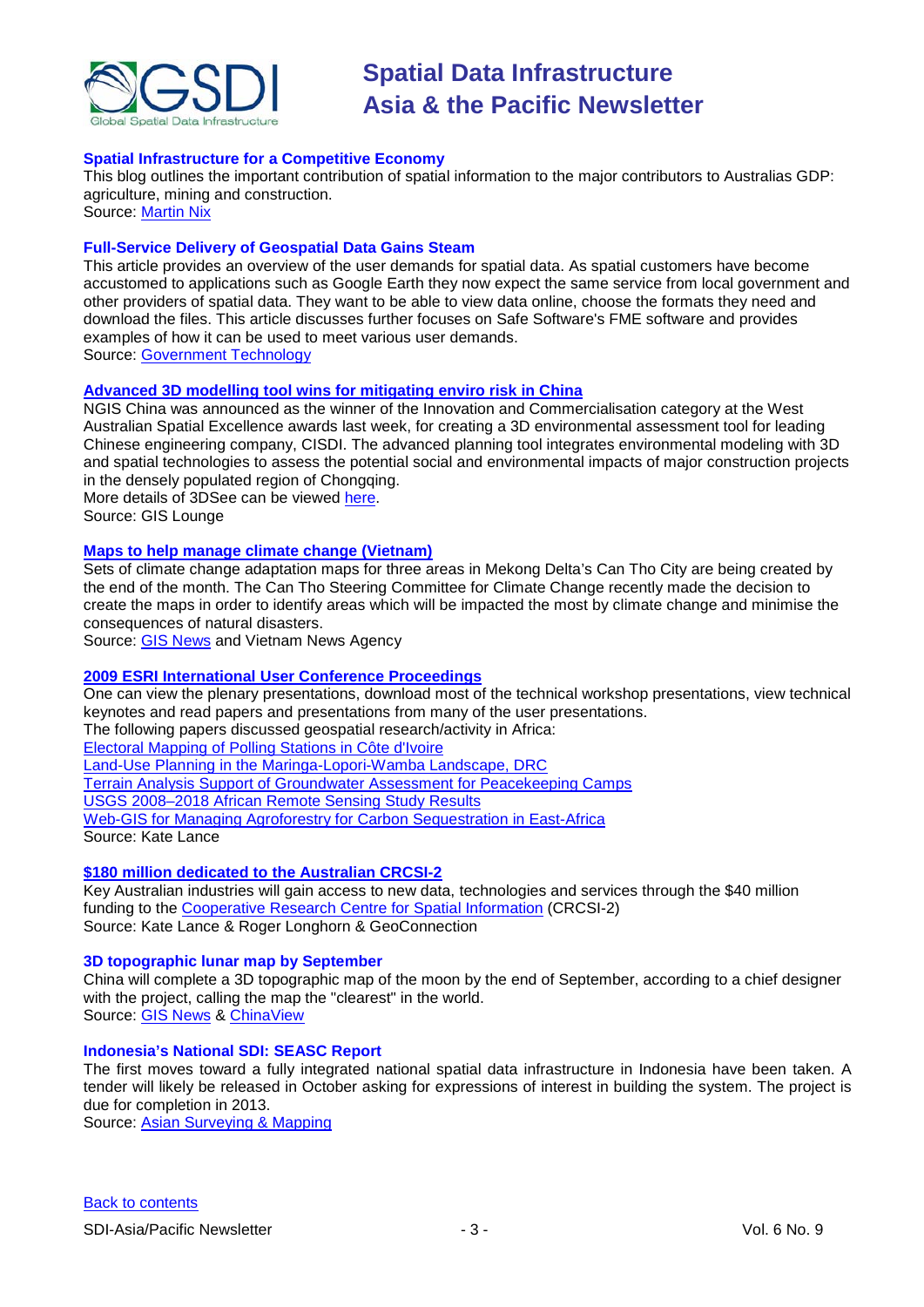

#### **New technology helps identify right location for trees Peter Matic**

The Brisbane City Council has become the first local government in Australia to use satellite technology to target where trees should be planted to shade the city.

The technology allows council to pinpoint the hottest spots of the city down to individual streets.

More than 10,000 street trees will shade the city's hottest streets, parks and bikeways over the next 12 months, based on maps generated from heat and cool-spot technology.

The project is part of Lord Mayor Campbell Newman's 2 Million Trees project, which in turn supports the target to restore 40 per cent of Brisbane to bush cover by 2026.

Source: [Northside Chronicle](http://northside-chronicle.whereilive.com.au/news/story/new-technology-helps-identify-right-location-for-trees/) & [Directions Magazine](http://apb.directionsmag.com/archives/6291-Using-Satellite-Imagery-to-Locate-Trees-for-Urban-Cooling.html)

#### **[Satellite image analysis points to new graves, shelling, and human displacement in Sri Lanka](http://www.aaas.org/news/releases/2009/0812sri_lanka.shtml)**

A detailed AAAS assessment of high-resolution satellite images seems to confirm descriptions of intense fighting within Sri Lanka's "no-fire zone" revealing a landscape scarred by freshly dug graves and artillery explosions.

Source: Kate Lance

#### **[Karnataka Disaster Management Portal](http://www.asmmag.com/news/karnataka-disaster-management-portal)**

The Karnataka State Natural Disaster Monitoring Centre in India is building a 'disaster portal' that will provide real-time estimates of drought, rainfall, crop status, earthquake monitors and other parameters. Centre director V. Prakash says it is the first time the centre is using GIS to ingest, model and disseminate disaster-related data.

Source: Asian Surveying & Mapping

#### **[Victorian Bushfires Enquiry –](http://www.royalcommission.vic.gov.au/Interim-Report) Interim Report** See also [The Age newspaper](http://www.theage.com.au/national/bushfires-royal-commission-the-recommendations-20090817-en90.html)

Among the report's recommendations are:

The State ensure that a single, multi-agency portal for bushfire information be established that uploads information simultaneously to both CFA and DSE websites.

**&**

The State ensure that the single multi-agency portal for bushfire information be designed to allow Incident Control Centres to directly post information and warnings.

Source: Rohan Bennett [See also](http://apb.directionsmag.com/archives/6332-Victoria-Fires-Report-Offers-Suggestions;-Reporter-Harps-on-LBS.html) See also See also See also See also See also See also See also See also See also

[**Editorial Comment:** Given the widespread "wildfires" in southern Europe, California and Canada in the Northern Hemisphere this report should be of wide interest outside Victoria.]

#### **Kerry Stokes to lend rare charts to the National Library of Australia**

Visitors to the National Library of Australia will have the opportunity to view four rare Dutch navigational charts, thanks to a generous loan from businessman Mr Kerry Stokes, Arts Minister Mr Peter Garrett said today. The charts, circa 1725–1740, were issued with other charts and instruments to voyages bound for the East Indies. Two of them show part of Western Australia. Source: [Australian Government press release](http://www.environment.gov.au/minister/garrett/2009/mr20090813.html)

**[WELCOME to ASEAN Flag](http://www.aseanflag.org.bn/MAIN.htm)**

The ASEAN Fedederation of Land Surveying and Geomatics (ASEAN Flag) published the first issue of its newsletter this month, coinciding with the 10th South East Asia Survey Congress (SEASC 2009, 4-7 August) in Bali. ASEAN Flag has also revamped its interactive website.

Source: Asian Surveying & Mapping

#### **[Comparing Regional CORS: Map Asia Report](http://www.asmmag.com/news/comparing-regional-cors-map-asia-report)**

Chief surveyors from Malaysia, Singapore and Hong Kong compared their country's regional positioning networks at Map Asia 2009 (18-20 August) in Singapore. SIReNT in Singapore, the Hong Kong Satellite Positioning Station Network and MyRTKnet in Malaysia all consist of continuously operating reference station networks.

Source: Asian Surveying & Mapping

#### **Celebrate World Space Week 2009** (this item is also listed under **Funding opportunities &c)**

UN-declared World Space Week, October 4-10 annually, is the largest public space event on Earth and the best time each year for teachers to use space to excite students about learning. During World Space Week, you are encouraged to use space-themed activities, such as those from [www.worldspaceweek.org/education,](http://www.worldspaceweek.org/education) NASA,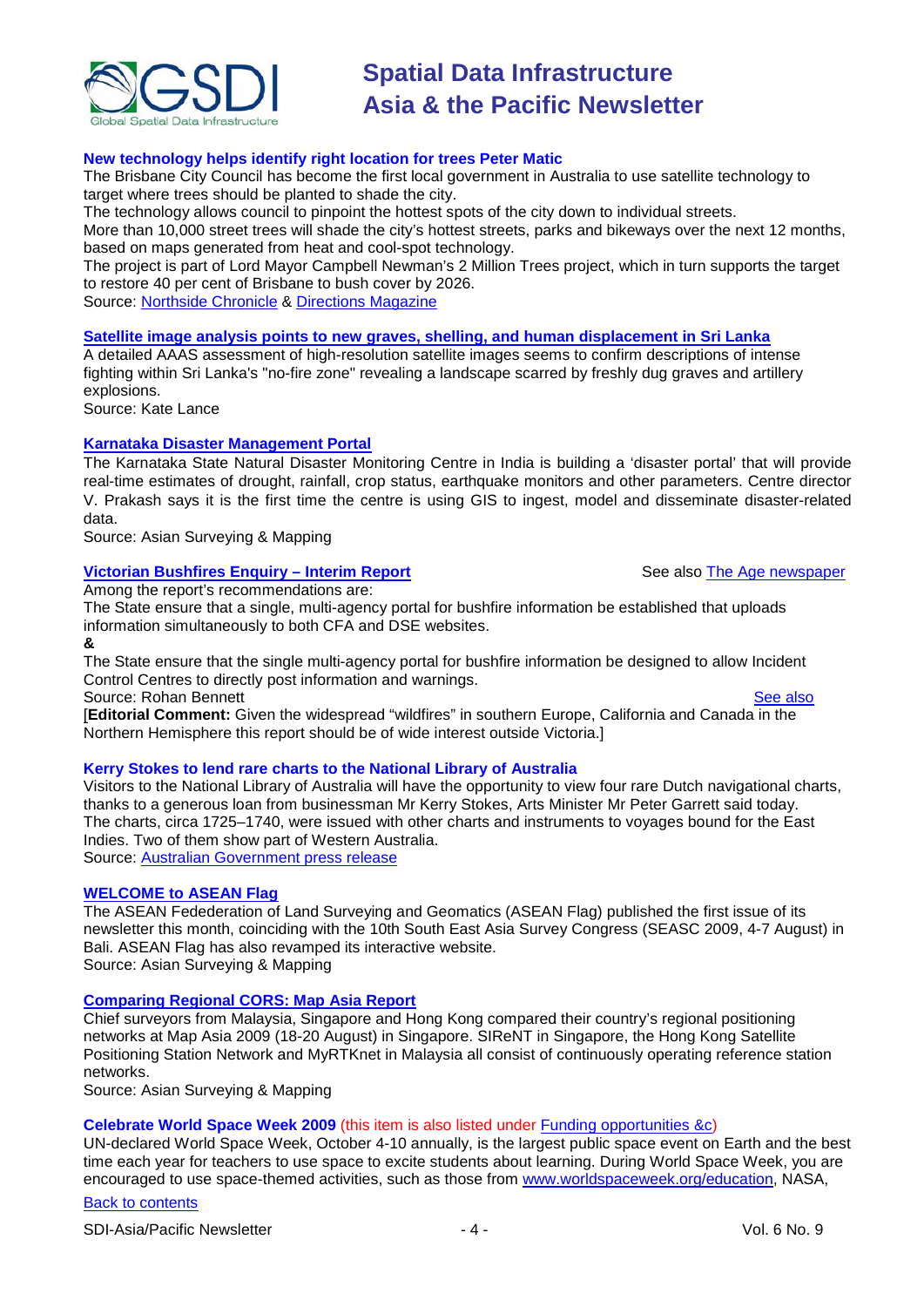

and other sources. To show how your classroom is part of this global celebration, please register at [www.worldspaceweek.org/new\\_event.php](http://www.worldspaceweek.org/new_event.php)

To recognize creative use of space to inspire students, World Space Week Association will recognize several participating teachers with \$500 grants this year. For further information, contact: Jim Volp, Director Educational Relations, World Space Week Association, *jvolp@worldspaceweek.org* 

#### **[Satellite technology to locate and control weeds](http://nqr.farmonline.com.au/news/state/agribusiness-and-general/general/scientists-look-skyward-to-locate-weeds/1601892.aspx?storypage=0)**

Queensland scientists are using satellite technology to pinpoint the locations of some of the most invasive weeds, including prickly acacia, cactus and rubber vine. Source: [GIS News](http://www.gisdevelopment.net/news/viewn.asp?id=GIS:N_dkpjruotmg&Ezine=aug2409§ion=News) & *North Queensland Register*

#### **2008 GSDI SMALL GRANT AWARDS**

The GSDI put out a call for proposals resulting in 45 responses of which 32 were deemed responsive. These 32 were distributed to the regions for review and recommendations. The committee of Carmelle Terborgh, Mark Salling (GISCorps), and Alan Stevens then reviewed the regional recommendations and recommended the following as the winning proposals for 2008:

#### **Africa**

- 1. **Africa - Southern and Eastern African Region (7 Nations-7 proposals)**, Convening 2-day national workshops and hands-on training leading to developing of the coastal and marine Spatial Data Infrastructure in 7 nations on data quality assessment, data uploading and metadata development
	- a. **Proposing:** To convene 2-day unified 7 intra-national workshops and hands-on training on development of the coastal and marine Spatial Data Infrastructure for data quality assessment, data uploading and metadata development for the nations or Comoros, Kenya, Madagascar, Mauritius, Mozambique, Seychelles, Tanzania
- **2. Rwanda –** Spatial data inventory and metadata management at the GIS and Remote Sensing Centre of the National University of Rwanda (CGIS-NUR)
	- a. **Proposing:** To inventory metadata representing the spatial data holdings of CGIS-NUR, and establish a sample web mapping service uploading the gathered information to a Geo-portal

#### **Americas**

- **1. Caribbean –** Caribbean Metadata Profile Workshop
	- a. **Proposing:** To host two workshops on the creation of metadata in the Caribbean. focus on awareness and importance of metadata in GI sharing. The first workshop will target managers supervisors and GI policy makers and the second will deal with hands on training.

#### **Asia/Pacific**

- **1. Indonesia -** Tailor-Made SDI Workshop & Training: Improved Use of Geospatial Data Infrastructure Portals for Collaborative Efforts in Urban Disaster Reduction in Indonesia
	- **a. Proposing:** To conduct training for staff and decision makers of national agencies dealing with urban disaster reduction projects using the National Geospatial Data concluding with a national workshop on the use of Geospatial Data Infrastructure for Improved and Efficient Urban Disaster Reduction.
- 2. **Kyrgyz Rep. –** SDI Demonstrator for Kyrgyz Republic
	- a. **Proposing: To set up OGC conformant services and the required technical infrastructure for a demonstrator-level implementation of some key services with a focus on communicating the value of an integrated SDI approach within the country** and the wider region.
- 3. **Philippines –** Policy and Institutional Requirements for the Development of a National Spatial Data Infrastructure in the Philippines.
	- a. **Proposing:** This study reviews and defines the policy framework and institutional arrangements for NSDI. The objective is to come up with a roadmap that would define the processes and strategies in developing and implementing SDI in the Philippines. This roadmap could serve as an advocacy tool to gain support and buy-in from various stakeholders, particularly the policymakers.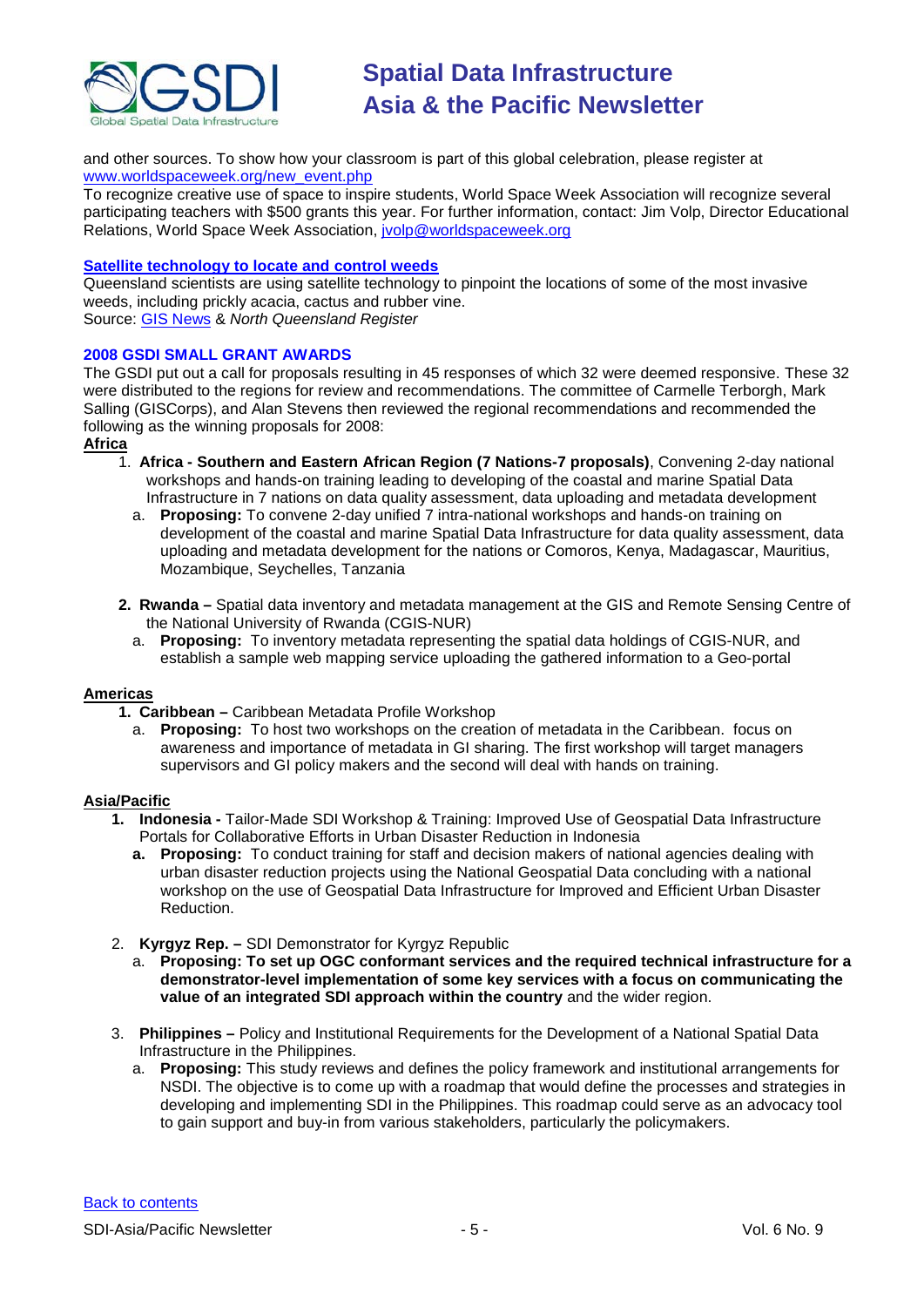

#### **Service Support**

In the course of evaluating the proposals, several were worthy proposals, but they fell outside the number that we could award cash grants. We are currently negotiating with the following proposals for possible service support from the URISA GISCorps:

See [Funding Opportunities &c for the current GSDI Small Grants](#page-16-0) programme for 2009-10. **NOTE that proposals are due on October 1, 2009.**



**[GlobalFloodMap.org](http://newsletter.directionsmag.com/link.php?M=145624&N=1934&L=27490)** offers an interactive map of areas that would be flooded by changes in sea level. The map illustrates the impact of a six inch increase. According to the site, "Global Flood Map uses NASA satellite data to show the areas of the world under water and at risk for flooding if ocean levels rise. According to the World Meteorological Organization (WMO), sea levels have been rising about 3 mm per year since 1993 - totaling a 200 mm increase (7.87 inches) in global averaged sea level since 1870." Source: Directions Magazine

### **[Spatial information adds hundreds of millions to New Zealand's economy](http://www.directionsmag.com/press.releases/?duty=Show&id=36468)**

Innovative use of spatial information pumped more than \$1 billion into the New Zealand economy in 2008 – and better access to data could see that figure soar, according to a report into the value of spatial information. Source: Directions Magazine & LINZ Press Release.

The Report is available [here](http://www.geospatial.govt.nz/productivityreport) (thanks to Wonkug Baek).

#### **Australia to Spend \$20 Million on Water Information**

More than 100 new projects will share in \$20 million to improve the collection, management and sharing of water information across Australia, Minister for Climate Change and Water, Senator Penny Wong, said. "As we tackle climate change and deal with the effects of drought, the availability of robust and reliable information about our water supplies is hugely important," Senator Wong said. "The \$20 million announced today will support some 115 new projects to modernise and extend water information networks and systems in both urban and rural areas."

Source: [V1 Newsletter](http://www.vector1media.com/headlines/headlines/australia-to-spend-%2420-million-on-water-information/) & Australian Government [Press Release](http://www.environment.gov.au/minister/wong/2009/pubs/mr20090818.pdf)

#### **[SuperWebGIS for Land Management](http://www.supergeotek.com/news.aspx?Type=Company&ID=513)**

Taiwan's Ministry of Education is using SuperGeo's SuperWebGIS to build a web GIS management system for its Education Foundation Property project. The Land Database Inquiry and Management System is manages information about the use, condition and distribution of each of the Ministry's 5500 plots of land. Source: [Asian Surveying & Mapping](http://www.asmmag.com/news)

#### **[Spatial Growth Slows to 1%](http://www.daratech.com/press/releases/2009/091908.html)**

Geospatial industry worldwide growth is forecast to slow to 1 per cent, down from 11 per cent in 2008 and 17.4 per cent in 2007, according to a study by market research firm Daratech, Inc. The most dramatic slowdown in 2009 was in the private sector, which is forecast to shrink to \$1.4 billion, down 0.7 per cent from 2008. Source: [Asian Surveying & Mapping](http://www.asmmag.com/news)

#### <span id="page-5-0"></span>[Back to contents](#page-0-0)

#### **SDI Spotlight**

#### **Transforming Australian Cities**

This study utilises spatial data to calculate the potential yield that could accrue from the intensification of the urban corridors across Metropolitan Melbourne. This study which was developed by the City of Melbourne and Department of Transport has been described as "A bold plan to transform Australian cities and has recently won the Australian Award for Urban Design."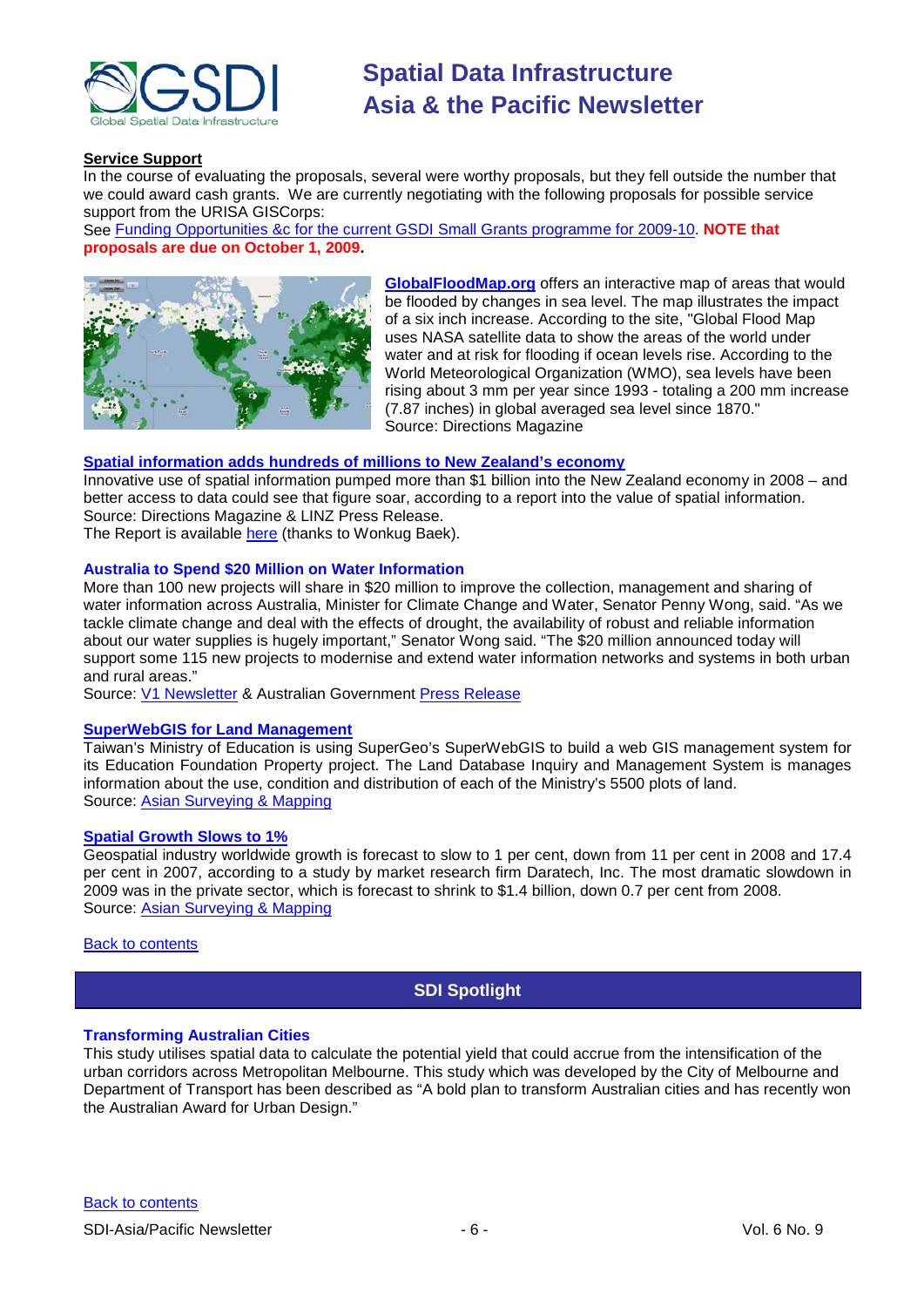

This SDI spotlight provides a summary of the project further details on this study and in particular the environmental and economic benefits of using existing land for development are available from the [Built](http://www.bedp.asn.au/papers/docs/Transforming_Australian_Cities__Report_July_09.PDF)  [Environment Meets Parliament](http://www.bedp.asn.au/papers/docs/Transforming_Australian_Cities__Report_July_09.PDF) website as well as recent media report from [the Age](http://www.theage.com.au/national/home-squeeze-on-suburbs-20090814-el8e.html?skin=text-only) outlines the potential impact of the analysis for Melbourne.



**More than 80% of Australians and over half of the world's population now live in cities — cities that are responsible, directly or indirectly, for nearly 75% of the world's greenhouse gases. The design and operation of our cities is therefore a critical challenge facing humanity in the 21st century. Our successes or failures to transform cities over the next 20 years will be a key legacy to future generations.**

In meeting this challenge, it is important to realise that in 2029 over 90% of the infrastructure of Australian cities would have been built prior to 2010. Transformation by this definition cannot simply be read as rebuilding infrastructure but rather will need to, in the main, involve the rationalisation and better utilization of our existing infrastructure.

Only one thing is certain: if we continue to understand, develop and utilise our infrastructure in the traditional ways of the 20th century we are doomed to perpetuate our current problems.

This study explores the nature of the transformation that needs to occur, and suggests that strategic residential intensification targeted in areas well serviced by existing transport infrastructure is a possible solution that would not only meet the physical demands of a growing population, but has the potential to enhance the liveability and sustainability of our cities.

Focusing on Melbourne's metropolitan area, the study investigates the potential population capacity of sites located along the tram and bus network within metropolitan Melbourne, if residential intensification was to be encouraged according to best practice urban design principles.

The study identifies three categories for Melbourne's

- residential areas:
- 1. Urban Corridors ('key development areas')
- 2. Activity Centres
- 3. Productive suburbs ('areas of stability')

By combining urban design with geomatics, the study translates the qualitative aspects of good urban spaces into quantifiable assumptions that can be applied to physical spaces via a GIS model to 'test out' the capacity within Melbourne to deliver a fundamental transformation.

The results show that over 2 million people could be accommodated along Melbourne's urban corridors – providing affordable, well positioned accommodation without the need to subdivide any further land or extend the current growth boundaries. This could all take place using existing commercial delivery modes and saving up to \$110,000,000,000 over 50 years, without compromising on the character and quality of our urban environment.

#### **Technical elements of the study**

To begin, seven datasets were identified as being important to the assessment of development along urban corridors. (3) Heritage Register, (4) Heritage Overlay (5) Public Use, Mixed Use and Industrial Zones, (6) Recently Developed sites and sites Currently in the planning process, (7) Rear laneways and (8) Target Bus Routes *(Note that Target Bus Routes are bus routes identified by the Bus Association of Victoria.)*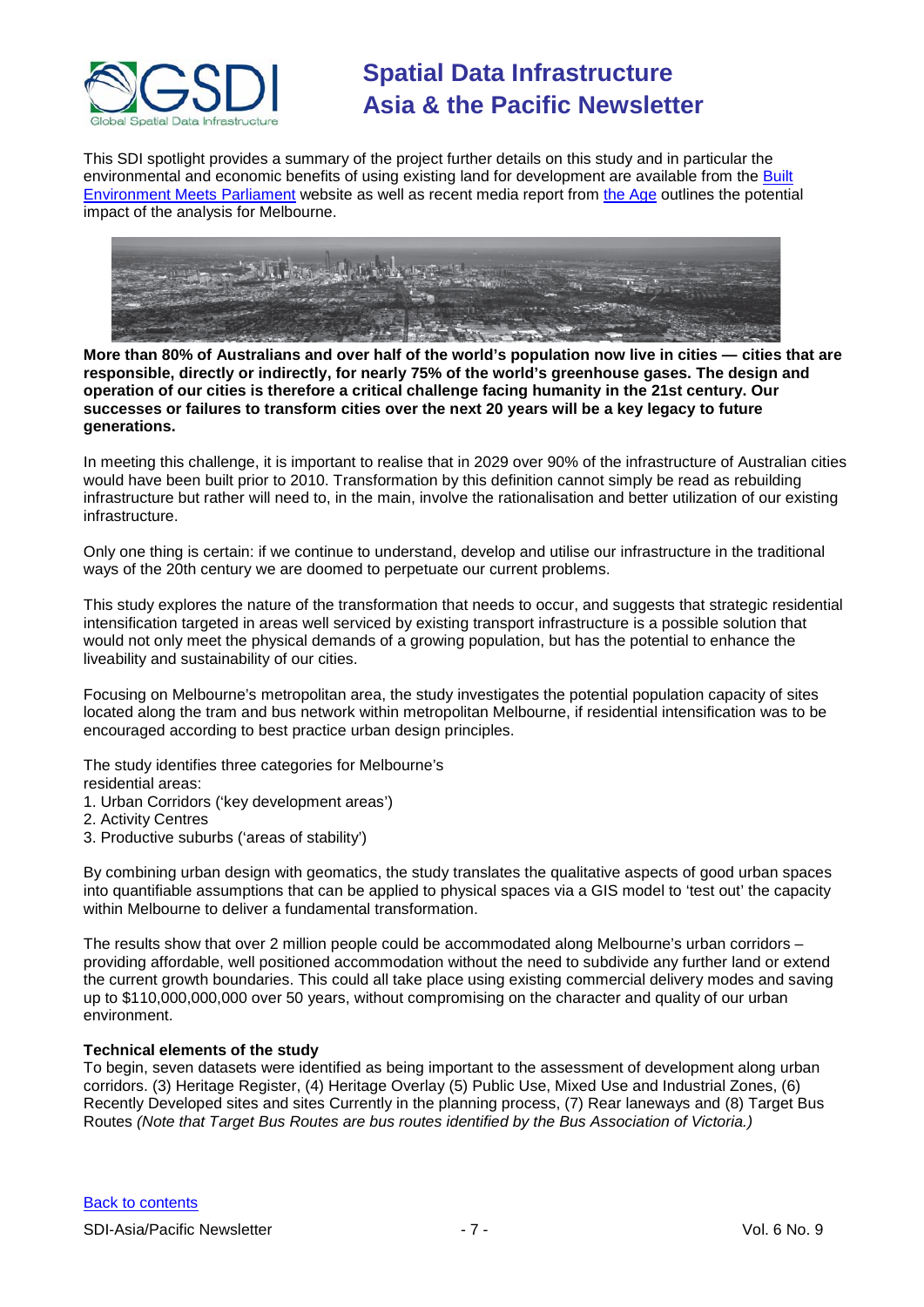

These data sets formed layers which have been incorporated into a Geographical Information System (GIS) Figure 2 is a conceptual model of the integration of data within the GIS. Each of the eight steps and assumptions made in the model development are described in the diagram.



Once the data has been prepared, scenarios can be applied to ascertain the potential capacity of identified sites. In this instance the density scenario chosen is in accordance with the following criteria:

- 1. No change to Public Use, Industrial or Public Park and Recreation Zones (PPRZ)
- 2. No residential development on land zoned for industrial use
- 3. No change to buildings listed on the heritage register
- 4. Only land parcels with rear or side road access have the potential for development
- 5. 50% of buildings in the Heritage Overlay have the potential to be developed
- 6. To avoid situations where sites are located on both tram and target bus routes, the tram routes have been given priority and these sites were removed from the bus routes.
- 7. A population density factor has been applied. This factor was ascertained by analysing developments along transport corridors from overseas and ongoing research into developments currently under construction and recently completed within Melbourne.

The results of this scenario is the potential for development along urban corridors in Melbourne – that is that there is potential for an increase in population of over 2 million people without extending the urban boundaries.

#### <span id="page-7-0"></span>**The editors are actively soliciting contributions to the monthly "SDI Spotlight" feature for the October and subsequent issues.**

### **GIS Tools, Software, Data**

#### **[ISRO to launch satellites for US](http://www.sakaaltimes.com/2009/07/29211658/ISRO-to-launch-US-satellites.html)**

India will be able to launch smaller satellites for United States into space by indigenously developed rockets at one third of the cost charged by American firms. This is one of the significant features of the space agreement signed with the US during Secretary of State Hillary Clinton's recent visit to Delhi.

Source: [GIS Development](http://www.gisdevelopment.net/news/viewn.asp?id=GIS:N_vsnaoyuiec&Ezine=aug0309§ion=News) and Sakaal Times

#### **Twitter Geolocation API**

Twitter is [going to launch](http://blog.twitter.com/2009/08/location-location-location.html) a new feature which will make Twitter locationaware. The new geolocation API will allow developers to add latitude and



longitude to any tweet. For example, you could restrict the tweets you see to those that are coming from your immediate vicinity. For users this will be an opt-in feature and will off by default. The first release of the geolocation API will be a developers preview.

Source: [Between the Poles](http://geospatial.blogs.com/geospatial/2009/08/twitter-geolocation-api.html) by Geoff

[Back to contents](#page-0-0)

SDI-Asia/Pacific Newsletter  $\overline{\phantom{a}}$  - 8 -  $\overline{\phantom{a}}$  -  $\overline{\phantom{a}}$  Vol. 6 No. 9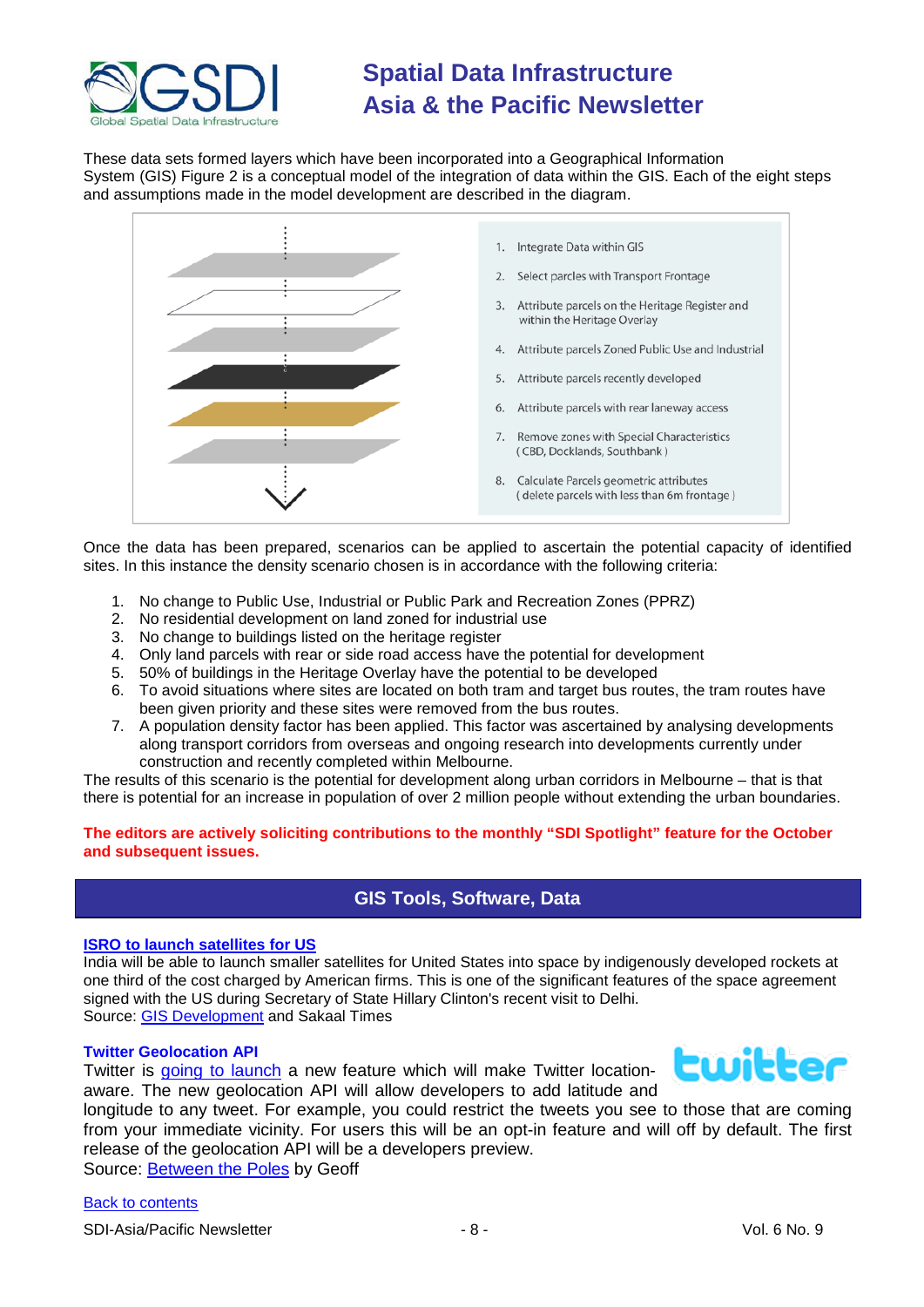

#### **[The OGC Seeks Participants for Authentication Interoperability Experiment](http://www.opengeospatial.org/pressroom/pressreleases/1073)**

The Open Geospatial Consortium Inc. (OGC) will launch an Authentication Interoperability Experiment on 2 October, 2009. The initiators of the experiment seek participation by other organizations interested in developing standard ways of implementing authentication and related security capabilities in applications involving OGC Web Services standards.

Source: OGC

#### **[Get Ready for TanDEM-X](http://www.asmmag.com/news/Terrasar-x)**

Several independent evaluations of TerraSAR-X data have confirmed its outstanding geometric accuracy. In particular, one of its biggest customers, the US National Geospatial-Intelligence Agency, describes it as the 'most geometrically accurate commercial imaging system available'. Source: [Asian Surveying & Mapping](http://www.asmmag.com/news/Terrasar-x)

#### **RMSI (of India) and AEC (of Kuwait) to develop an environmental monitoring system**

RMSI along with Al-Arfaj Engineering Company (AEC) of Kuwait have been awarded the Kuwait Environment Public Authority (KEPA) project to develop an Environmental Monitoring Information System for the State of Kuwait.

Source: [GIS News](http://www.gisdevelopment.net/news/viewn.asp?id=GIS:N_mwpceqzvtf) and RMSI Press Release

#### **'Use geospatial technologies to curb non-state actors of terror'**

Air Marshal P.K.Barbora, PVSM VM ADC, Vice Chief of Air Staff, Indian Air Force, called on the armed forces to use geospatial technologies to curb the activities of non-state actors who are terrorising the country and the citizens.

Source: [GIS News](http://www.gisdevelopment.net/news/viewn.asp?id=GIS:N_kdprsngytx&Ezine=aug0309§ion=News)

#### **[Digital system to predict fishing zones](http://www.expressbuzz.com/edition/story.aspx?Title=Digital+system+to++predict+fis&artid=vuDa2u7EhWg=&SectionID=lMx/b5mt1kU=&MainSectionID=lMx/b5mt1kU=&SEO=&SectionName=tm2kh5uDhixGlQvAG42A/07OVZOOEmts)**

Digital system for forecasting potential fishing zones will soon be set up all along the Kerala coast, said Fisheries Minister S.Sarma while inaugurating the facility, developed by the Kerala State Remote Sensing and Environment Centre (KSREC) in collaboration with the Indian National Centre for Ocean Information Services (INCOIS), at Mariyanad.

Source: [GIS News](http://www.gisdevelopment.net/news/viewn.asp?id=GIS:N_mpicqwuzol&Ezine=aug0309§ion=News) & Express Buzz News

#### **[Bahrain launches national project for GIS](http://english.bna.bh/?ID=80801)**

The National Project for Geographic Information System was launched several days ago. It is being implemented by the Singapore Cooperation Enterprise, a Singapore government agency formed by the Ministry of Trade and Industry and the Ministry of Foreign Affairs of Singapore to "respond effectively to the many foreign requests to tap on Singapore's development experience." Among other things, it does consulting, sometimes in partnership with private companies.

This project came to work in line with the Bahrain Economic Vision 2030, which required a strong infrastructure to contribute to boosting services offered by the Kingdom's different authorities to citizens and residents. Therefore, a GIS National Committee assigned SCE to set up an extensive national scheme for the GIS in Bahrain.

Source: Kate Lance

#### **[GIS to keep an eye on govt land, industries \(India\)](http://timesofindia.indiatimes.com/NEWS/City/Bangalore/GIS-to-keep-an-eye-on-govt-land-industries/articleshow/4831724.cms)**

About 40,000 acres of government land, 126 industrial areas and thousands of companies -- all these will be brought under the GIS mapping. To keep a tab on effective utilisation of land allotted to industries, all industrial sites in the state will come under GIS ambit. GIS mapping allows the department to keep constant vigil on industries

Source: [GIS News](http://www.gisdevelopment.net/news/viewn.asp?id=GIS:N_xuyjqwtgop&Ezine=aug0309§ion=News) and *Times of India*

#### **[First atlas compiled by Tibet uses GIS mapping](http://chinatibet.people.com.cn/6718503.html)**

3.3 million yuan has been invested to compile the colorful "Tibet Autonomous Region Atlas", sources from TAR Surveying & Mapping Bureau.

Source: [GIS News](http://www.gisdevelopment.net/news/viewn.asp?id=GIS:N_xargpmvhjy) and China-Tibet Online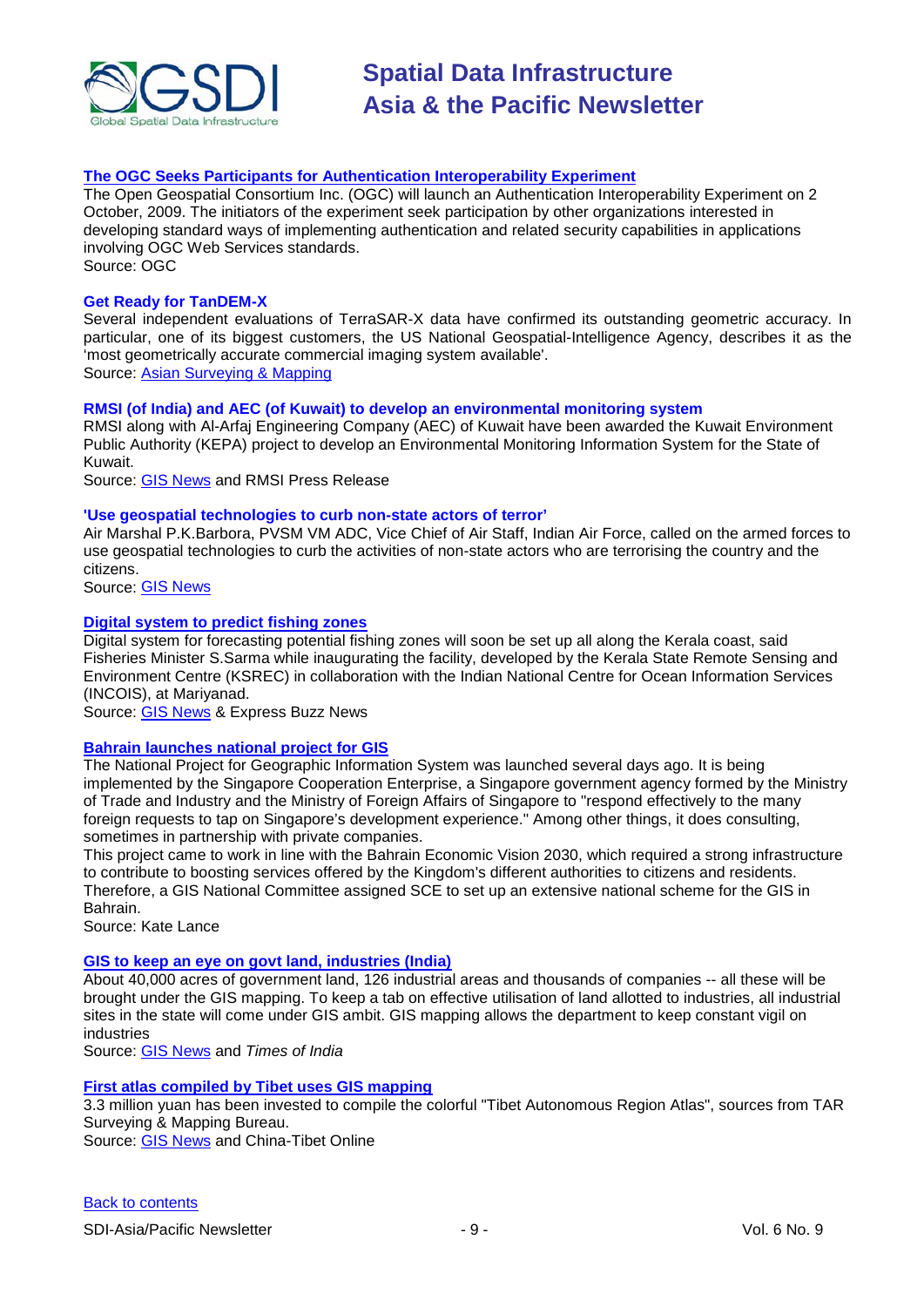

#### **[Satellite-based mapping of Narmada \(India\) canals proposed](http://www.samaylive.com/news/modi-stresses-on-satellitebased-mapping-of-narmada-canals/643049.html)**

Gujarat Chief Minister Narendra Modi has asked Narmada Department to carry out satellite based mapping of canals for Sardar Sarovar Narmada project, which is aimed to providing irrigation to Saurashtra and North Gujarat.

Source: [GIS News](http://www.gisdevelopment.net/news/viewn.asp?id=GIS:N_swkdqfhrvg) and Samay Live

#### **[Dubai Metro GIS portal launched](http://www.menafn.com/qn_news_story_s.asp?StoryId=1093263227)**

The Roads & Transport Authority (RTA) has launched a website to enable the public use the Geographical [Information System of Dubai Metro](http://metrogis.rta.ae/) --

The website provides information about metro lines, stations, runtime and multi-modal interchange points, using features and functions of the GIS technology.

Visitors to the site can find information about the distance and time expected to be taken in traveling between stations, park and ride facilities for metro commuters, integration points with other transport modes such as buses and abras, in addition to detailed images of the metro stations. The system also provides information about business landmarks in proximity of metro stations such as restaurants, malls and places of cultural and heritage significance. One can search these landmarks and select a specific area and scope to refine the search.

Dubai Metro, is one of the biggest projects undertaken in the Middle East. The project aims at eliminating traffic congestion in the emirate of Dubai through providing mobility options, improving the environmental condition through cutting pollution emanating from vehicle exhausts, easing mobility across the city, and reducing the time taken to reach various destinations, as well as contributing to the provision of modern, comfortable and sustained transport modes.

Source: Kate Lance

#### **[ESRI GIS software for risk assessments](http://www.gisdevelopment.net/news/viewn.asp?id=GIS:N_vlywoacxdi&Ezine=aug1009§ion=News)**

ESRI (UK) Ltd has developed a new market for its GIS software, winning a first account in the fire and rescue services sector with the Avon Fire & Rescue Service deploying its software to help it more accurately carry out risk assessments.

Source: [Computer Business Review](http://www.cbronline.com/news/fire_service_starts_out_with_gis_030809)

#### **Chinese State Bureau of Surveying & Mapping to control GI industry**

Authorities in Guangdong are cracking down on illegal surveying and mapping to better regulate the geographic information industry in the southern province.

Source: [GIS News](http://www.gisdevelopment.net/news/viewn.asp?id=GIS:N_jpegukasit) & [ChinaDaily Website](http://www.chinadaily.com.cn/china/2009-08/11/content_8552513.htm)

#### **India's richest mineral belt to be explored and mapped**

The National Mineral Development Corporation (NMDC) has offered to do free mapping of mineral reserves of Jharkhand through exploration. The announcement said there is a huge area which needs to be explored to find out the exact amount of the mineral reserves, especially iron ores. Source: [GIS News](http://www.gisdevelopment.net/news/viewn.asp?id=GIS:N_ahixsrwpco&Ezine=aug1009§ion=News) & [India Economic Times](http://economictimes.indiatimes.com/News/News-By-Industry/NMDC-to-conduct-free-mapping-of-Jharkhands-mineral-reserves/articleshow/4857296.cms)

#### **Goa state, India- cadastral mapping restarted**

The resurvey of the entire state to update cadastral maps and record of rights, which had been temporarily suspended due to technical reasons, has been resumed and work is in progress in Ponda, Mormugao and Quepem talukas. The first survey was conducted in the 1970s. Source: [GIS News](http://www.gisdevelopment.net/news/viewn.asp?id=GIS:N_lvidtwzfsm&Ezine=aug1009§ion=News) & [Times of India](http://timesofindia.indiatimes.com/articleshow/4835769.cms)

#### **Bing Maps Coming Soon: SEASC Report**

The first integration of street level imagery with aerial imagery will likely occur before the end of the year on Microsoft's Bing Maps site. Source: [Asian Surveying & Mapping](http://www.asmmag.com/news/bing-maps-coming-soon)

#### **Urban water reform report released (Australia)**

A new report by Global Access Partners Urban Water Forum would make a significant contribution to the debate over how best to secure urban water supplies. Source: [Australian Government Press Release.](http://www.environment.gov.au/minister/kelly/2009/mr20090804.html)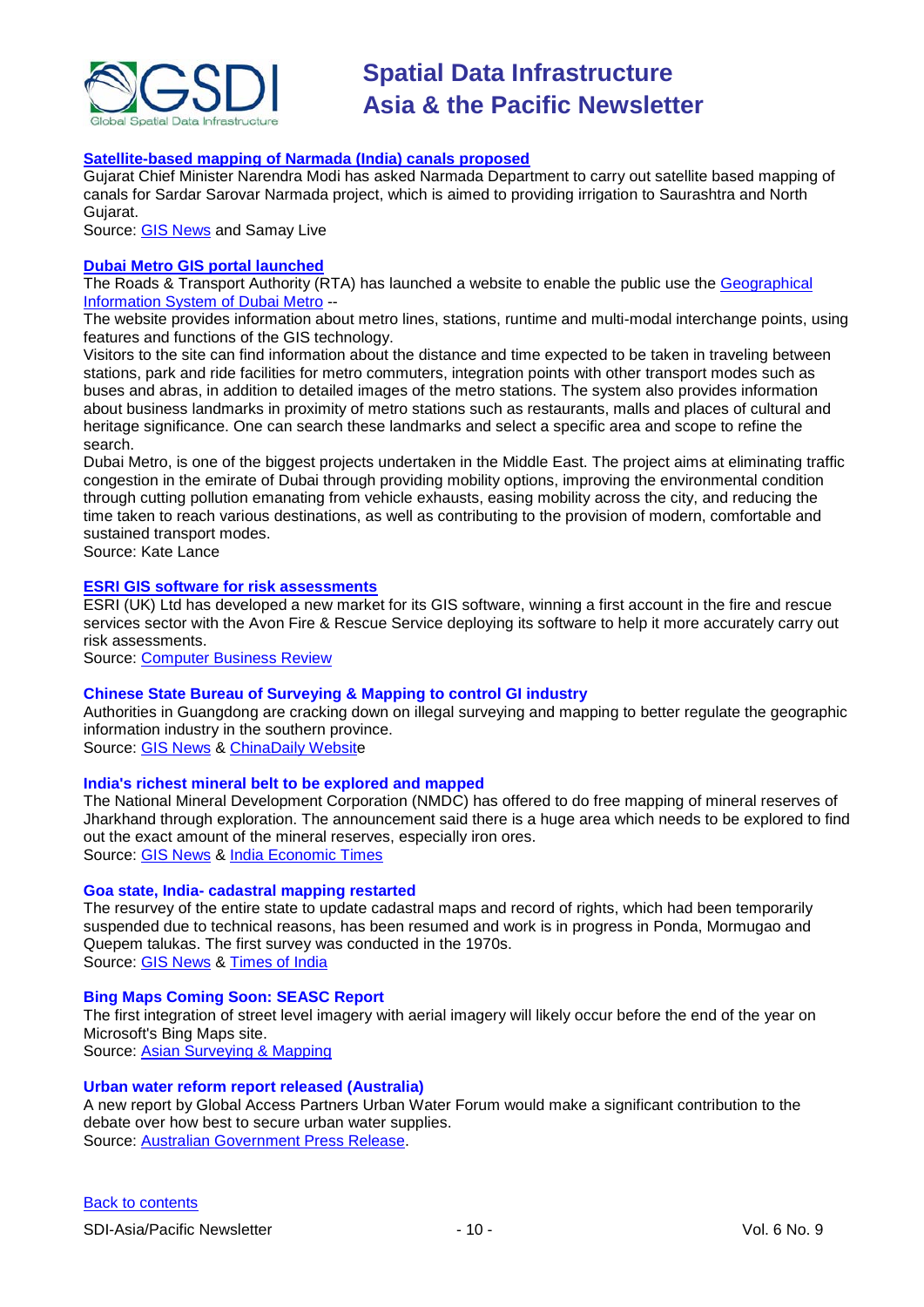

#### **[China to regulate its GI industry](http://www.gisdevelopment.net/news/viewn.asp?id=GIS:N_jpegukasit&Ezine=aug1709§ion=News)**

Authorities in Guangdong are cracking down on illegal surveying and mapping to better regulate the geographic information industry in the southern province, a land resources official said.

Foreign organizations, businesses and individuals have been told that they must apply to the central government's surveying and mapping authority for approval to gather geographic information in the southern province. Individuals and companies wanting to use planes, airships or balloons to gather geographical information must have approval first.

The crackdown, which began last month, coincides with a move by the State Bureau of Surveying and Mapping to regulate the geographic information industry. The bureau is the only body in China legally allowed to undertake surveying and mapping, but illegal surveyors have been publishing and selling maps online for several years.

Source : [http://www.chinadaily.com.cn](http://www.chinadaily.com.cn/china/2009-08/11/content_8552513.htm) and GIS Development

#### **[Interactive map of Singapore](http://www.straitstimes.com/Breaking+News/Singapore/Story/STIStory_418175.html)**

The Government of Singapore will invest \$27 million over the next five years to create a super-accurate interactive map of Singapore.

When complete, the SG-Space (Singapore Geospatial Collaborative Environment) project will provide authorised users with all kinds of geographical information, from weather forecasts to the location of underground utility pipes to building layouts, Senior Minister of State for Law and Home Affairs Assoc Prof Ho Peng Kee announced at the Map Asia conference.

Source: [GIS Development](http://www.gisdevelopment.net/news/viewn.asp?id=GIS:N_eajdhpbovg) & The Straits Times

#### **[Bing Maps updated](http://www.gisdevelopment.net/news/viewn.asp?id=GIS:N_tvowzkfyab&Ezine=aug1709§ion=News)**

Microsoft introduced the second major update to Bing Maps since the Cloud mapping, search and location service was rebranded. The latest refresh to what used to be Live Search Maps (Virtual Earth) brings to the table around forty Terabytes of new imagery and map data. Chris Pendleton, the Virtual Earth technical evangelist for Microsoft, revealed that the update extended the coverage of Bing Maps by almost 190,000 square kilometers, over 10,000 of which are just Bird's Eye imagery. Source: [Softpedia News](http://tinyurl.com/mnnfax) & GIS Development

#### **Discount on high resolution satellite imagery**

Geoimage, a privately owned Australian company specialising in satellite imagery, image processing and geospatial services is currently offering a discounted rate on orders placed for Quickbird satellite imagery placed before September 30th this year. The discounts are 50% off Quickbird archive imagery and Select Plus tasking and 25% off the standard Select Tasking.

Source: [GIS Development](http://www.gisdevelopment.net/news/viewn.asp?id=GIS:N_emtxdypvso&Ezine=aug1709§ion=News) & [Mineweb.com](http://www.mineweb.net/mineweb/view/mineweb/en/page72558?oid=87378&sn=Detail)

#### **[Mac-based Ortelius "Map Illustration" Software Launches](http://apb.directionsmag.com/archives/6350-Mac-based-Ortelius-Map-Illustration-Software-Launches.html)**

The [MapDiva blog](http://www.mapdiva.com/2009/08/ortelius-has-launched/) announces the official launch of Ortelius, "map illustration software for Mac OS X." A [free](http://www.mapdiva.com/download/)  [trial](http://www.mapdiva.com/download/) is available and there's a [special price](http://www.mapdiva.com/products-page/) until Sept. 30. Source: Directions Magazine blog

#### <span id="page-10-0"></span>**[Back to contents](#page-0-0)**

### **News from abroad**

*"This section has been included to highlight some of the developments happening outside the region which demonstrate SDI in action.*

#### **[Map for culture hotspots](http://www.scarborougheveningnews.co.uk/news/Map-created-for-culture-hotspots.5518933.jp)**

A NEW map highlighting Scarborough's (UK) cultural hotspots is to be created. Called, CHART, the initials stand for culture, heritage and art and the people behind the scheme say the map "will provide a physical and website-based view of the town's current creative and cultural activities and cultural landmarks". Source: [GIS News](http://www.gisdevelopment.net/news/viewn.asp?id=GIS:N_lpnduhbyfj) and Scarborough Evening News

#### **[UK-DMC2, Deimos-1 Send Back First Photos](http://www.gpsworld.com/gis/earth-imaging-and-remote-sensing/news/uk-dmc2-deimos-1-send-back-first-photos-8705)**

One week after the launch of the UK-DMC2 satellite on July 29, it has produced its first full resolution, commercial-grade image, which [Surrey Satellite Technology Ltd.](http://www.sst-us.com/) (SSTL) has subsequently processed.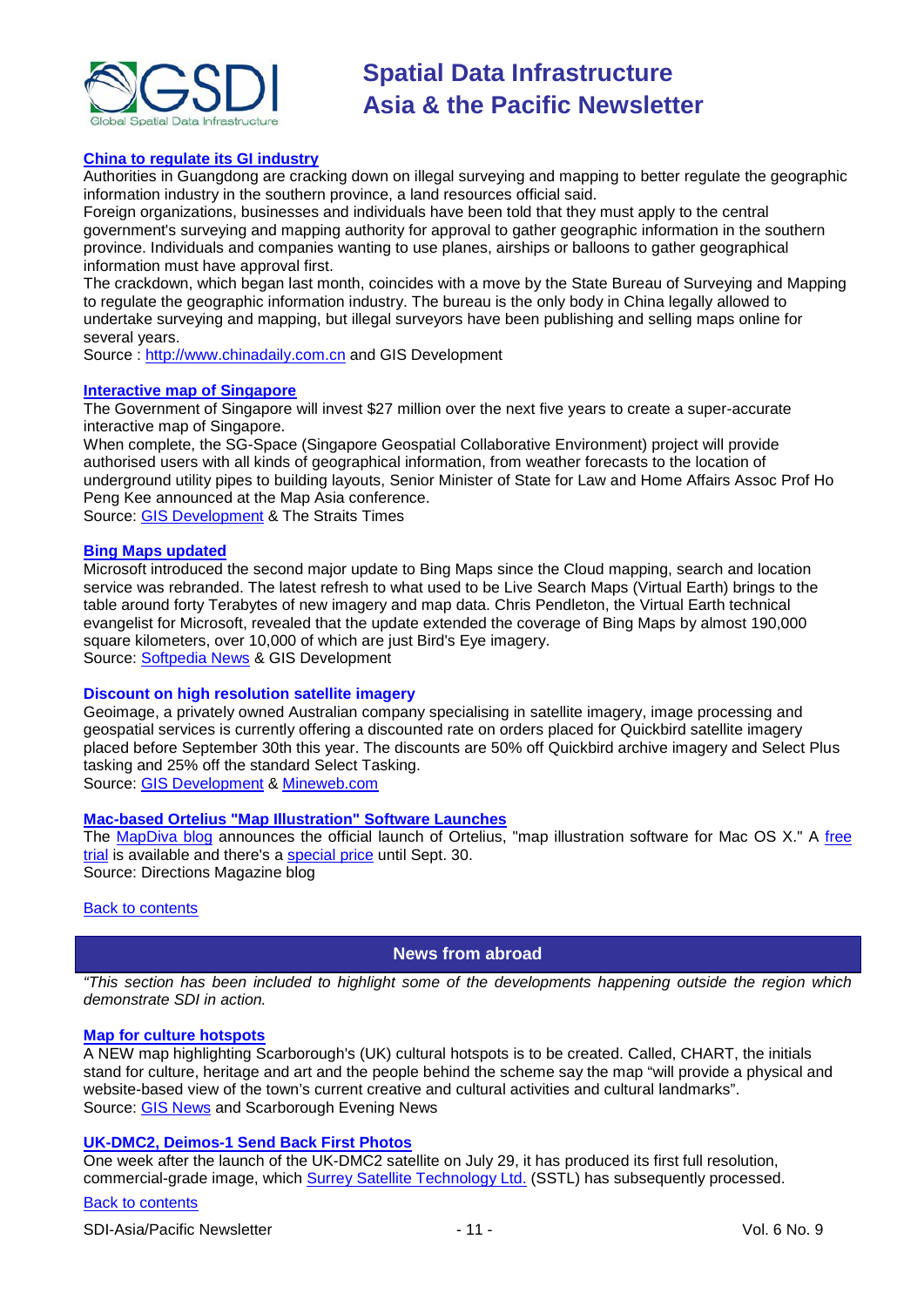

This first image shows the U.S. states of Texas and Oklahoma. The DMC satellites are specifically designed to image very large areas with rapid response and at regular intervals, as shown in this first multi-state image, according to SSTL. The two new DMC satellites (UK-DMC2 and Deimos-1) can reportedly capture images much larger in area in a single pass than the previous DMC satellites because of advances in on-board storage and high speed satellite downlinks to the Earth. Source: GPS World

#### **Satellite imagery shows devastation caused by California forest fires**

satellite imagery from the recently launched UK-DMC2 satellite shows forest fires in the Los Padres National Forest east of Santa Maria at 11:10 local time on the 12th August. Source: [Directions Magazine](http://www.directionsmag.com/press.releases/?duty=Show&id=36171)

**[Africa: The Art of Predicting Rift Valley Fever Outbreaks](http://www.directionsmag.com/article.php?article_id=3251)** Rift Valley Fever is a livestock disease that can be transmitted to humans. And, unfortunately, it's moved far afield of its home valley to the African continent and beyond. NASA is devising remote sensing methods to monitor the environmental conditions that cause Rift Valley Fever to identify possible outbreaks and help prevent them. In particular, researchers are looking for persistent, above-normal levels of rainfall in droughtprone areas, situations which seem to trigger the disease. There's hope such research can be applied to other less well understood and researched diseases on the continent. Source: Directions Magazine

#### **U.S. Wetlands Mapping Standard Announced**

U.S. Secretary of the Interior Ken Salazar announced on August 18, 2009 the adoption of a [Wetlands Mapping](http://www.fgdc.gov/standards/projects/FGDC-standards-projects/wetlands-mapping/2009-08%20FGDC%20Wetlands%20Mapping%20Standard_final.pdf)  [Standard](http://www.fgdc.gov/standards/projects/FGDC-standards-projects/wetlands-mapping/2009-08%20FGDC%20Wetlands%20Mapping%20Standard_final.pdf) (PDF) that provides minimum requirements and guidelines for wetlands mapping efforts. The new standard is designed to guide current and future wetlands digital mapping projects and enhance the overall quality and consistency of wetlands data. Quality data on wetlands are considered critical for planning effective conservation strategies to benefit fish and wildlife resources now and in the future. The Standard was developed and formally endorsed by the **Federal Geographic Data Committee** (FGDC), an interagency committee that promotes the coordinated development, use, sharing, and dissemination of geospatial data on a national basis, in response to the need for a higher degree of wetlands data. The Standard was developed by a working group under the [FGDC Wetlands Subcommittee](http://www.fws.gov/wetlands/wetlandslayer/wetlandssubcommittee.html) (), which includes representatives of federal agencies, states, tribes, environmental organizations, management associations, as well as local government associations. You can learn more about the [National Wetlands Inventory](http://www.fws.gov/wetlands) and current digital maps and data are available for [downloading.](http://www.fws.gov/wetlands/data)

SOURCE: < [http://www.fgdc.gov/standards/projects/FGDC-standards-projects/wetlands-mapping/wetlands](http://www.fgdc.gov/standards/projects/FGDC-standards-projects/wetlands-mapping/wetlands-mapping-standard)[mapping-standard](http://www.fgdc.gov/standards/projects/FGDC-standards-projects/wetlands-mapping/wetlands-mapping-standard) > and BK

#### **[Free Ordnance Survey maps for schoolchildren](http://www.ordnancesurvey.co.uk/oswebsite/media/news/2009/august/freemaps.html)**

Schoolchildren across Scotland have the chance to get their hands on free Ordnance Survey maps, as the national mapping agency launches the free maps for 11-year-olds scheme today.

The initiative offers every Primary 7 pupil in Scotland a free OS Explorer Map and has been an overwhelming success since its launch in 2002, with the 5 millionth map given away last year.

The scheme not only supports learning about geography and the environment but also helps encourage children and their families to get out and about and explore their local area. It has been praised by teachers, pupils and parents alike.

Source: [GIS News](http://www.gisdevelopment.net/news/viewn.asp?id=GIS:N_clqaoxjymz&Ezine=aug2409§ion=News) and [Ordnance Survey.](http://www.ordnancesurvey.co.uk/)

#### **[Ground receiving station to monitor disaster](http://allafrica.com/stories/200908190422.html)**

Bidding for the construction of two ground receiver stations will be opened soon by Kamal Ewida Earth Observatory, quoted Mail & Guardian.

Kamal Ewida Earth Observatory, currently seeking a site in Egypt, is a joint project by South Africa's Council for Scientific and Industrial Research (CSIR) and Egypt's National Authority for Remote Sensing and Space Sciences.

The project will enable the rapid processing of information received from satellites monitoring Africa, in order to improve disaster relief response times to areas affected by floods, drought, and global warming.

The bulk of the project's funding is being provided by NATO's Science for Peace Programme, with the Egyptian government also providing contributions.

Source: [GIS News](http://www.gisdevelopment.net/news/viewn.asp?id=GIS:N_zqepawubkf&Ezine=aug2409§ion=News) & AllAfrica.com

[Back to contents](#page-0-0)

SDI-Asia/Pacific Newsletter  $\sim$  12 - 12 - Vol. 6 No. 9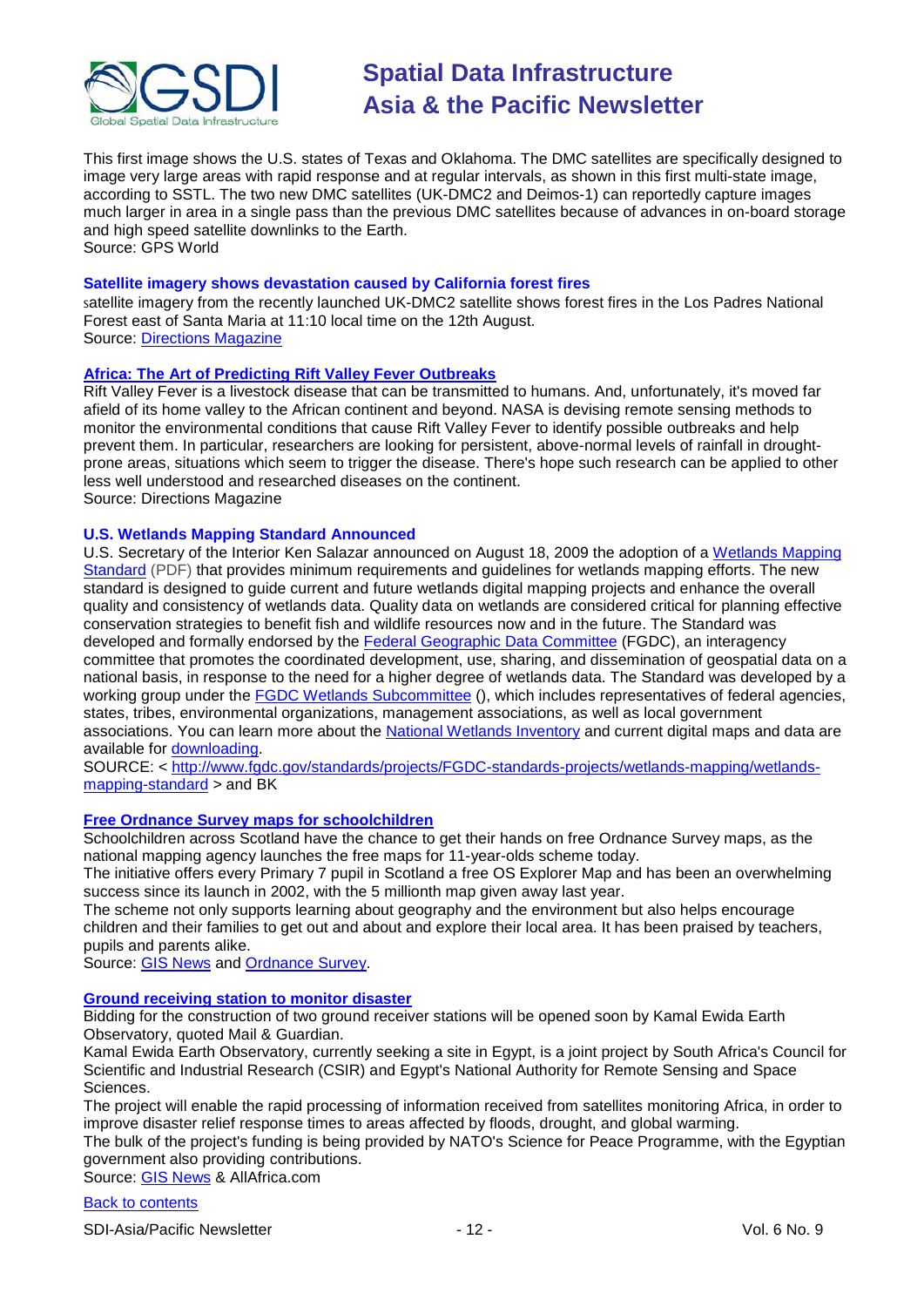

### **Articles**

<span id="page-12-0"></span>**[Of road blocks and building blocks](http://www.gisdevelopment.net/magazine/global/2009/july/18.htm)** by [Olajide Kufoniyi,](mailto:jidekufoniyi@yahoo.com) Secretary General, African Association of Remote Sensing of the Environment (AARSE)

Uptake of GI in Africa requires concerted efforts to provide enabling environment to ensure that geospatial info permeates every aspect of society

Source: GIS Development

**[GIS & Government Role In Public Systems](http://www.gisdevelopment.net/application/environment/pp/gis_gov.htm)** by Dr. Srichand Busi PhD, GIS Officer, Business & Information Branch ,Crown Division, Department of Lands, Newcastle

#### **PREFACE:**

This paper introduces persons in fields directly linked with country and town planning to the scope, subject another challenge, and opportunities of comprehensive application of Geographic Information Systems (GIS) on public planning only a small part of comprehensive GIS application on public planning theory can covered in this paper. To be through and complete on a subject that is now so extensive that would require many bundles of volumes. In this paper I have complied the use of GIS and its use and necessity in public planning to and for the intermediate future sustainability.

Source: GIS Development

#### **[Disaster Assessment Of Earthquake Using GIS and Remote Sensing](http://www.gisdevelopment.net/application/natural_hazards/earthquakes/mamoona.htm)** by Mamoona Saher, GIS Center,

PUCIT Department, University of Punjab, Lahore.

#### **Abstract**

The study is about earthquake occurred on 8th October 2005 in Pakistan. Its epicenter was  $34.402^{\circ}$  North 73.560 $^{\circ}$  east about 90 km north northeast of Islamabad. The purpose of research is to identify potentially hazardous areas according to landslides after earthquake. In order to identify the hazardous areas and changes after earthquake in these areas with the help of remote sensing and geographical information system, Maps, Satellite Images and Digital Elevation Model have been used as base data. For defining active landslides; Soil map, Aspect map and Slope map have also been used. Overlay Analysis between fault lines and Digital Elevation Model show that numbers of landslides have increased along these fault lines. The analysis between soil map and landslides shows that most of the landslides have found in Soil types of Rockland, Mani and Kurnol. Combination of Landslides map, Seismic map, Aspect map shows that 80 t0 85 percent landslides are found in those areas whose slope angle is greater than and equal to 45 $^{\rm o}$ . So, it is analyzed that these are highly hazardous areas.

**Keywords:** Landslides, Hazardous Areas, Fault Lines, Digital Elevation Model. Source: GIS Development

#### **GIS goes vertical, with integration across state, local, federal lines**

#### **GIS applications and data are increasingly being linked thanks to informal information-sharing efforts** by Patrick Marshall, Technology Ed, Government Computer News

The power of geographic information systems is obvious. Just compare a long table of crime statistics to an interactive map that graphically displays crime patterns, neatly color-coded according to the type or time of the crimes. [Read more.](http://gcn.com/articles/2009/08/10/gis-integration-state-local-federal.aspx)

Source: [GIS Lounge,](http://gislounge.com/gis-integration-in-government/) GIS News, & Government Computer News

#### **["Spatial Analysis of Ujjain Tehsil Grassland status by using remote sensing and GIS techniques."](http://www.gisdevelopment.net/application/environment/conservation/prithwiraj_sahu.htm)**

By [Dr. Prithwiraj Sahu](mailto:prithwi2@rediffmail.com)**,** Environmental Scientist, Integrated Research and Development(IRADe), India In order to improve the economic condition of the area without further deterioration of the natural grassland cover and bio environment, it requires meaningful utilization of the land cover in a rational way. This requires the present and the past land use /land cover data of the area (Chaurasia et al., 1996). Temporal changes in land cover have become possible in less time, at lower cost and with better accuracy through remote sensing technology (Kachhwaha, 1985).

…

The present study was carried out to evaluate the effectiveness of data in and around the Ujjain Tehsil on 1:50000 scale by using satellite data of IRS 1A, 1D and base information from Survey of India Toposheet. Source: GIS Development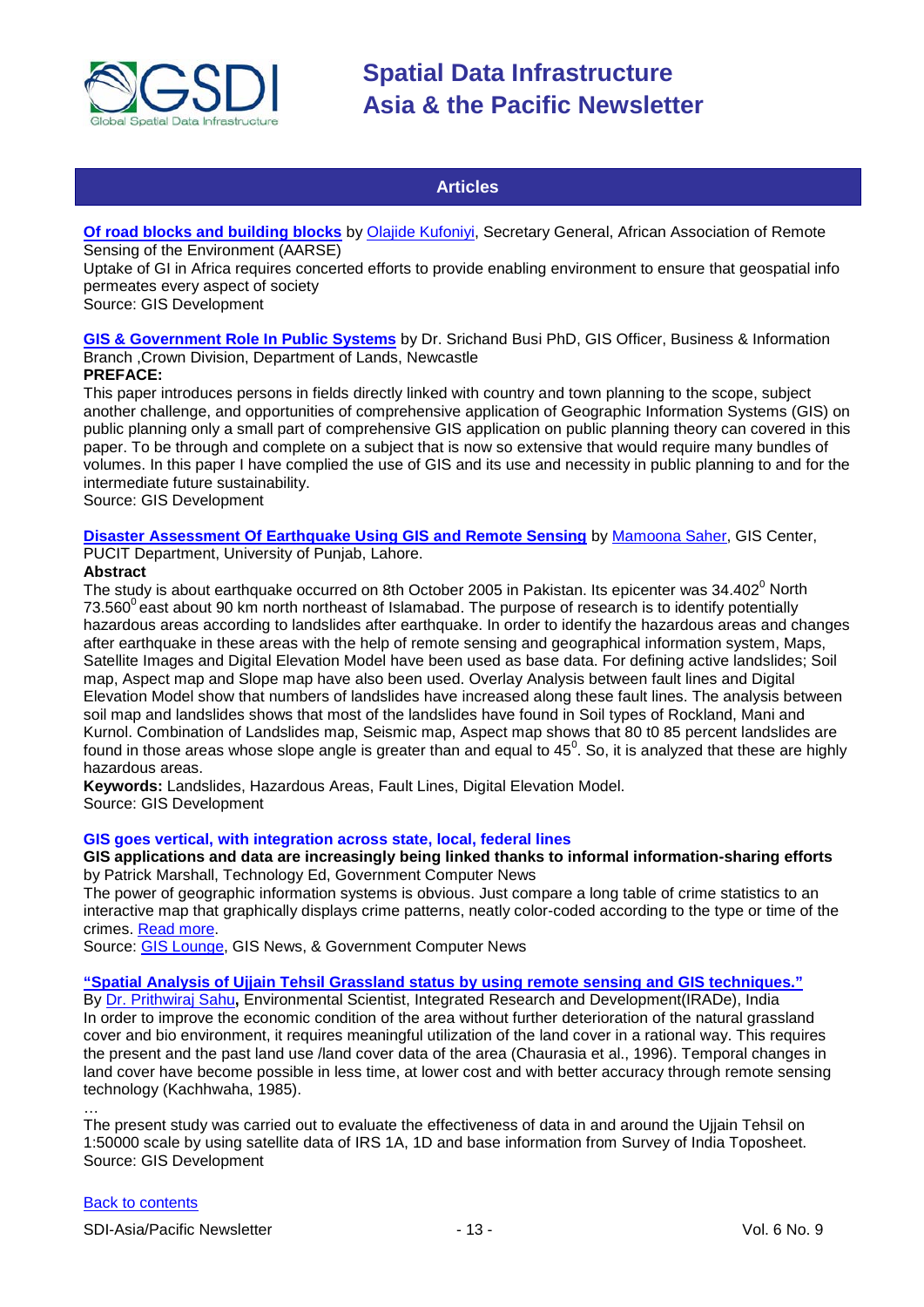

**[Leading Singapore on growth path](http://www.gisdevelopment.net/magazine/global/2009/august/18.htm)** by Vincent Hoong, Chief Executive, Singapore Land Authority Source: GIS Development (August 2009)

#### <span id="page-13-0"></span>**[Back to contents](#page-0-0)**

### **Books and Journals**



#### **New Book – [GIS for Development in Indonesia](http://www.cdu.edu.au/cdupress/books/gis-applications-for.htm)**

Charles Darwin University Press has published a new book called *GIS Applications for Sustainable Development and Good Governance in Eastern Indonesia and Timor Leste*. It is edited by Rohan Fisher, Bronwyn Myers, Max Sanam and Vincent Tarus. The university's current work in eastern Indonesia is focused on using open source software for public health mapping at the local or district level. Source: [Asian Surveying & Mapping](http://www.asmmag.com/news/new-book-gis-for-development-in-indonesia)

#### **[Proceedings from the 1st session of the Committee on Development Information Science and](http://www.uneca.org/codist/codist1.asp)  [Technology \(CODIST-](http://www.uneca.org/codist/codist1.asp) I)** are available online [scroll down page to Resources, and further down to Presentations using the link in the heading]. The theme for CODIST-I was 'Scientific Development, Innovation and the Knowledge Economy.'

#### The [second edition of the Pacific GIS&RS Newsletter](http://www.picisoc.org/tiki-download_file.php?fileId=132) is now ready for download:

If there are articles related to any GIS application in the Pacific, please submit it to the listed contact. These will go into the next edition of the newsletter.

#### [Advances in Spatial and Temporal Databases: 11th International Symposium, SSTD 2009](http://newsletter.directionsmag.com/link.php?M=145624&N=1930&L=27466)

This volume constitutes the refereed proceedings of the 11th International Symposium on Spatial and Temporal Databases, SSTD 2009, held in Aalborg, Denmark, in July 2009. The 20 revised full papers presented together with three keynotes, seven short papers, and 10 demonstration papers, were thoroughly reviewed and selected from a total of 62 research submissions and 11 demonstration submissions. The papers are organized in topical sections on spatial and flow networks, integrity and security, uncertain data and new technologies, indexing and monitoring moving objects, advanced queries, as well as on models and languages. From Springer, 2009.

#### [Research Trends in Geographic Information Science](http://newsletter.directionsmag.com/link.php?M=145624&N=1930&L=27468)

In June/July 2008 the Institute for Geoinformation and Cartography at the Vienna University of Technology organized a scientific colloquium in this city, where 15 well-known scientists presented their ideas on research for the upcoming decade. This book contains papers prepared by the participants as well as by other researchers. The 18papers in this book reflect the opinion of a core group of geoinformation scientists about future research topics. Dealing with these topics poses multiple research questions for the coming years. Springer, 2009.

<span id="page-13-1"></span>[Back to contents](#page-0-0)

### **Just for Fun !**

#### **Yet ANOTHER Google product !!!!!!!!**



**[The Times correspondent saddles up with Google, which is bringing](http://technology.timesonline.co.uk/tol/news/tech_and_web/article6737517.ece)  [Britain's monuments to Street View. On a tricycle](http://technology.timesonline.co.uk/tol/news/tech_and_web/article6737517.ece)**

"… As you'd expect from one of the world's most technologically farsighted companies, this three-wheeler is no child's plaything. The Google Tricycle weighs 18st and is difficult for an adult to ride, as I discover when I'm invited to road test it in the grounds of Warwick Castle." Source: the *London Times* See also **[Google Street View gets on its bike and heads off-road](http://technology.timesonline.co.uk/tol/news/tech_and_web/article6702161.ece)**

See also **[Google maps Paris using tricycle](http://www.google.com/hostednews/ap/article/ALeqM5jhkQb2j2GX-YJcuJHM9Kd6UcMeyQD99U56S80)**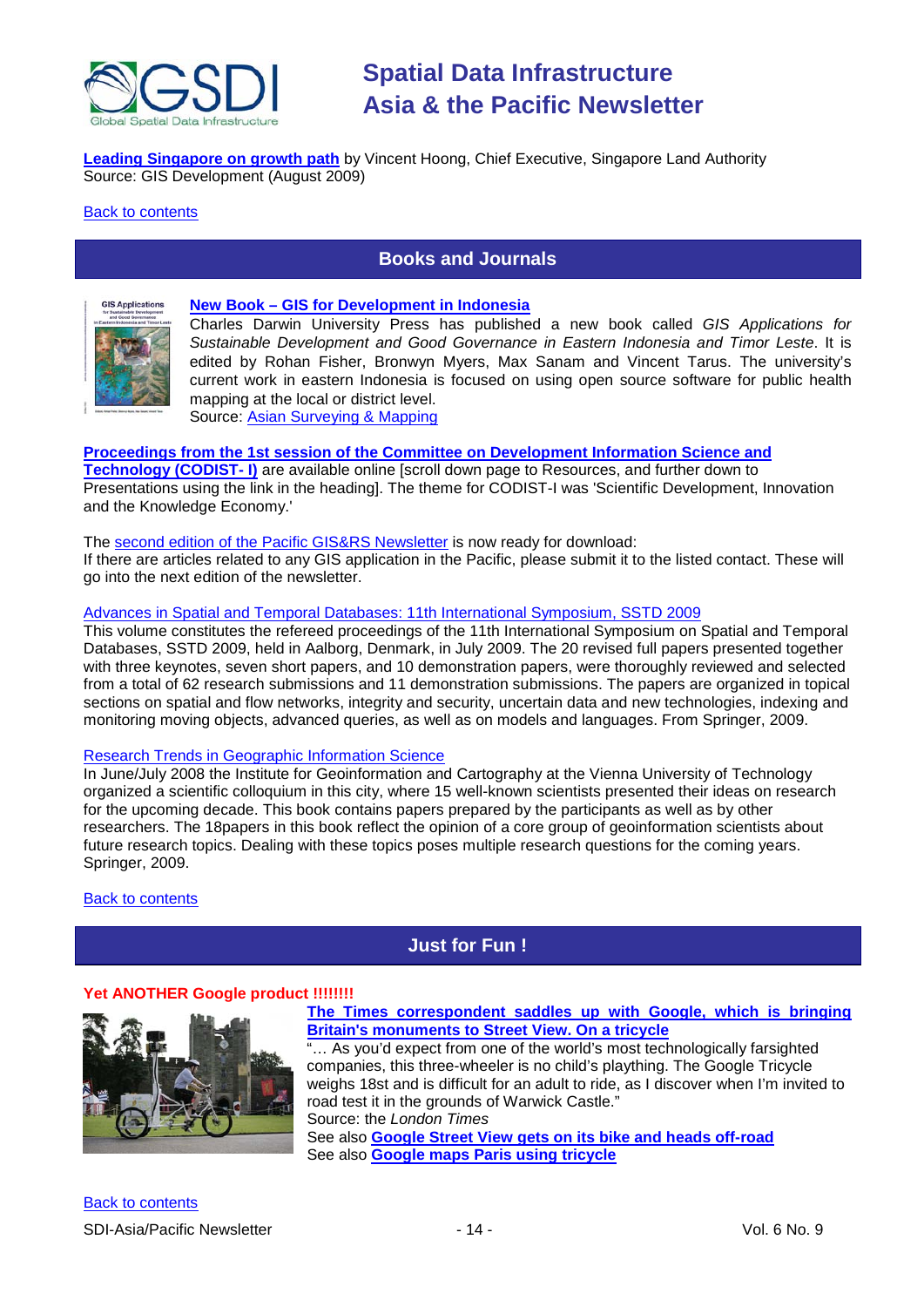

The goofy-looking tricycle equipped with loads of high-tech equipment roaming the streets is not some mad scientist's invention on the rampage. The three-wheeler is quite a sight with its long pole holding nine cameras, a GPS, a computer and a generator. But the contraption tooling around the French capital needs all that gear to do its job — adding three-dimensional images to Google's Street View Maps. Source: [GIS Development](http://www.gisdevelopment.net/news/viewn.asp?id=GIS:N_twivgdmyqf&Ezine=aug1709§ion=News) and AAP

#### **U-tube video: [Politician draws freehand map of USA](http://www.youtube.com/watch?v=2HfcrqXtxOM&eurl=http%3A%2F%2Fminnesotaindependent.com%2F41634%2Ffranken-begich-alaska-hawaii-map-draw-usa&feature=player_embedded)**

… and who said politicians are worthless …? One-time comedian turned politician is a mean cartographer !

#### **[Men and Women Navigate Differently, even with PNDs](http://www.gpsworld.com/consumer-oem/news/men-and-women-navigate-differently-even-with-pnds-8716)**

Men and women look at a lot of things differently -- navigation is one of them. Navteg has analyzed research from several proprietary studies that point to key differences between the male versus female audience for personal navigation devices (PNDs).The results offer important insights into each group's interest and interaction with navigation across different types of devices, Navteq said. The female audience is equally aware of and attracted to the use of navigation, but they get their information in advance of a purchase from different sources than men. Source: GPS World

### **GPS as artist's brush ?**



THREE years after moving to Brooklyn from Poland, Tomasz Berezinski awoke after a night of inebriety with a headache and decided his life must change. He started running, bought a GPS device and turned his body into a brush and the city into his canvas.



Since that morning almost a year ago,

Mr. Berezinski, 40, has run three marathons, lost 16 pounds and taken to creating huge drawings by following routes through city streets in the shape of faces, dogs and anything else that strikes his fancy. After planning a route, he traces it on foot or bicycle carrying his GPS device to record his progress. Then he uploads the "drawing" he has made to a map-sharing site called [everytrail.com.](http://www.everytrail.com/profile.php?user_id=18531) Source: [New York Times](http://www.nytimes.com/2009/08/20/fashion/20GPS.html?ref=global-home)

#### **[Google to correct wrongly depicted international border](http://www.gisdevelopment.net/news/viewn.asp?id=GIS:N_yuxdewnapb&Ezine=aug1709§ion=News)**

Google has admitted that it committed a mistake by wrongly depicting certain parts of north-east India's Arunachal Pradesh as Chinese territory, and promised to correct the maps soon. According to a statement by a Google spokesperson, "Earlier this week, as part of routine update to Google Earth, we published new data for the Arunachal Pradesh region that changed the depiction of certain place

names in the product. The change was a result of a mistake in our processing of new map data." Google Earth had earlier been in the center of another controversy when Indian security agencies had complained that Google Earth exposed Indian defense and other sensitive installations. Source : [http://www.techtree.com](http://tinyurl.com/lm5mnw) and GIS Development

Zachary Forest developed the **[World Freedom Atlas](http://www.mcwetboy.net/maproom/2009/08/world_freedom_a.php)**, which he refers to as a "geovisualization tool." He combined a variety of government and non-government data to "measure human rights, freedom, democracy and all that good stuff" in an interactive dashboard. He's the first to admit the atlas is far from scientific, but it is an interesting view of the world.

Source: [Directions Magazine](http://www.directionsmedia.net/newsletters.archive/index.php?ID=1468)

### **[Has the advent of GPS devices made paper-based maps obsolete](http://www.theage.com.au/national/rumours-of-the-death-of-paper-maps-exaggerated-20090823-ev3j.html)**

Source: The (Melbourne) Age newspaper

#### **The Intelligent Coffee Mug**

German scientists have come up with the *Intelligent Coffee Mug - a specialised mug that addresses a very* important need, namely how to keep *Glühwein* (a German alcohol drink served warm at Christmas, which I've learned can vary in alcohol content from place to place) the right temperature*.*

#### [Back to contents](#page-0-0)

SDI-Asia/Pacific Newsletter  $\overline{ }$  15 -  $\overline{ }$  15 - Vol. 6 No. 9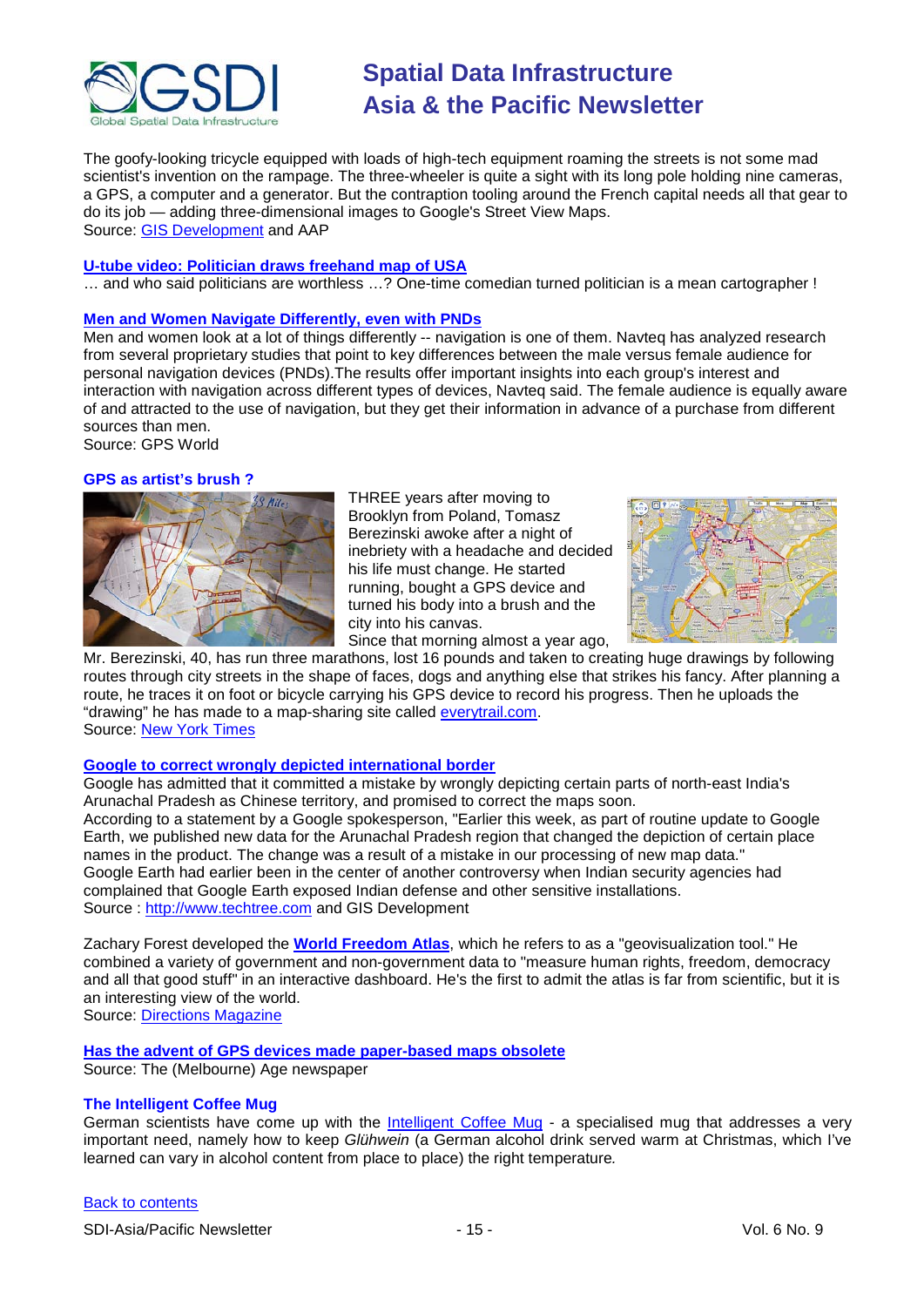

A material called PCM will change into a liquid state at a certain temperature. Once liquid it surrounds the drink, extending the temperature evenly. Different types of PCM material change properties at different temperatures. Now this is no ordinary research project, some major research institutes are involved in this type of research. So where do you think this will lead? How about houses that change properties depending on temperature? Source: [V1 Newsletter](http://vector1media.com/vectorone/?p=3482)

**[Kidlandia](http://www.kidlandia.com/)** maps are customizable maps of imaginary places. While the concept may look like pure whimsy, it seems possible that getting a customized Kidlandia map at an impressionable age could turn a kid into a life-long cartophile! Source: [Directions Magazine](http://www.directionsmedia.net/newsletters.archive/index.php?ID=1476)



### <span id="page-15-0"></span>[Back to contents](#page-0-0)

### **Training Opportunities**

#### **[SLA First Scholarship](http://www.asmmag.com/news/sla-first-scholarship)**

Singapore Land Authority, the island's national mapping authority, plans to give scholarships to undergraduates who want to pursue geospatial science and technology-related disciplines. The scholarships will be available for study in both Singapore or overseas. SLA is also working with secondary school students to make them more aware of geospatial technology.

Source: Asia Surveying & Mapping Magazine

#### **MacArthur Foundation to Support Sustainable Development Master's Programs Around the World**

Supporting rigorous professional training for future leaders in the field of sustainable development, the John D. and Catherine T. MacArthur Foundation announced today grants totaling \$7.6 million to nine universities in seven countries to establish new Master's in Development Practice (MDP) programs. Source: V1 [Magazine](http://www.vector1media.com/top-stories/corporate-news/macarthur-to-support-sustainable-development-master%92s-programs-around-the-world/)

#### **[Forestry GIS User Group Opens for Membership](http://www.vector1media.com/top-stories/corporate-news/forestry-gis-user-group-opens-for-membership/)**

ESRI has launched a new user group specifically for its forestry and timberland management customers. The newly formed ESRI Forestry Group (EFG) will build opportunities for foresters to learn about business solutions, network with like-minded professionals, and develop professional growth. Source: Vector1Media

#### **UNIGIS MSc now in Australia**

The international UNIGIS MSc postgraduate degree is now offered in Australia through the UNIGIS study centre at the University of Canberra, ACT. Students are invited to enrol in a joint programme combining the capacities from the University of Canberra and University of Salzburg, Austria.

This new UNIGIS study centre is led by Prof. George Cho at the Institute of Applied Ecology, University of Canberra. It offers in-service distance education for professionals interested in GIS and Geoinformatics. Courses towards the MSc will be launched with an on-site workshop in later in 2009 and lead students to recognized international academic degrees.

Source: [http://www.unigis.net](http://www.unigis.net/)

### **Cours International - [Navigation et Services Basés sur le Positionnement par Satellite](http://www.enssup.gov.ma/craste/index.php?option=com_content&task=view&id=29&Itemid=1)**

Rabat, Maroc, du 28 septembre au 24 Octobre 2009

[International Training Course, Satellite Navigation and Location Based Services, hosted by African Regional Centre of Space Sciences and Technologies, in collaboration with International Committee (ICG) and United Nations of Office of Outer Space Affairs]

### [Télécharger Bulletin d'inscription](http://www.enssup.gov.ma/craste/media/bulletin_inscription.rtf)

#### [Télécharger le programme](http://www.enssup.gov.ma/craste/images/craste_web/programme1.pdf)

L'objectif global de ce cours de formation est de sensibiliser les participants au potentiel de la technologie de navigation par satellite et à ses applications, en mettant un accent particulier sur les services basés sur le positionnement.

Les participants seront initiés auxfondements technologiques de lanavigation globale par satellites, ainsi qu'à l'exploitation opérationnelle de ces systèmes, dans différentes configurations possibles d'utilisation de ces systèmes.

#### [Back to contents](#page-0-0)

SDI-Asia/Pacific Newsletter  $\sim$  16 - 16 - Vol. 6 No. 9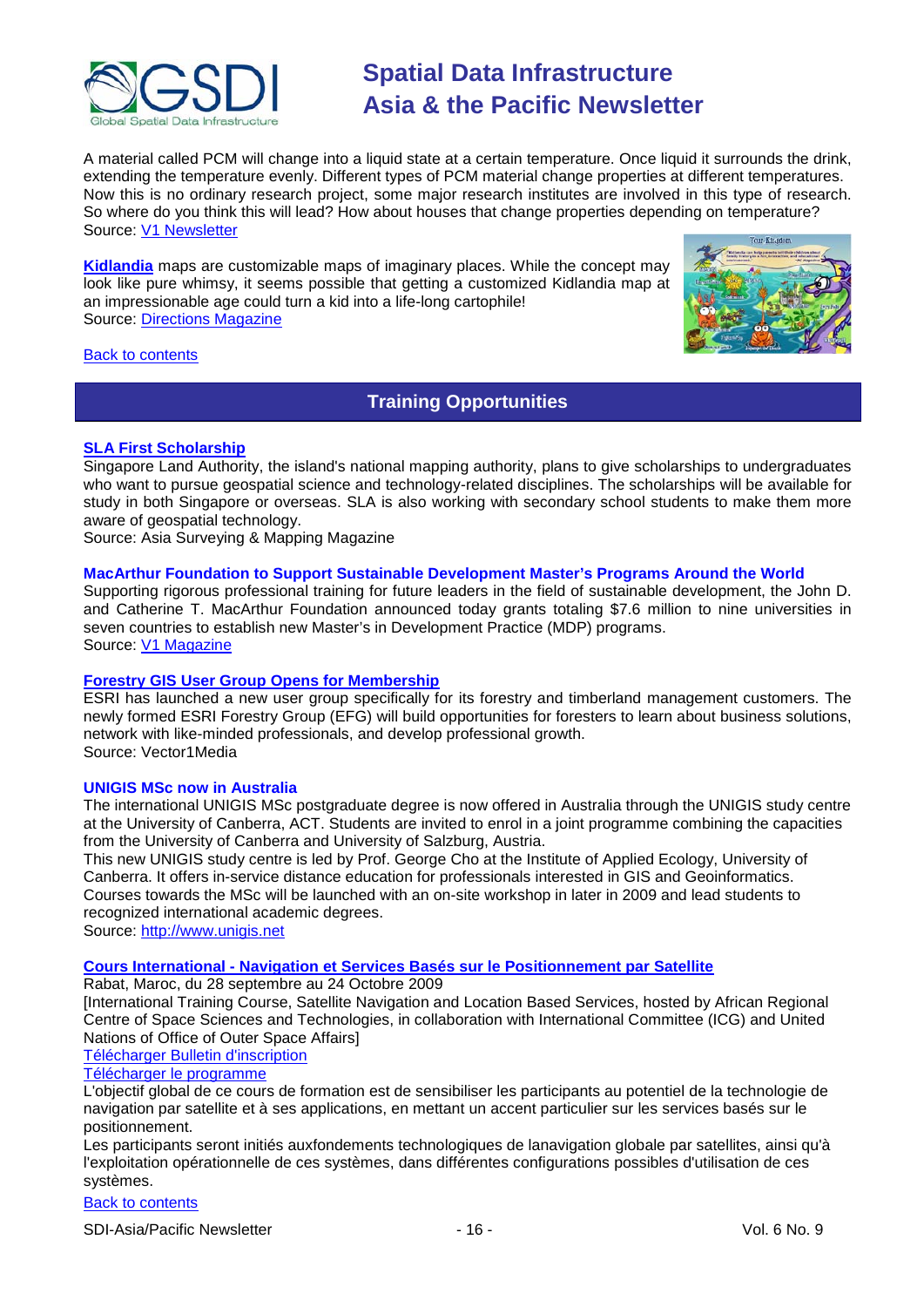

Au terme de la formation, les participants disposeront des qualifications nécessaires pour l'exploitation des connaissances acquises dans leurs propres organismes, autant dans les applications de base des systèmes de navigation par satellite que pour le développement de services à valeur ajoutée. Contacte: [Abderrahmane TOUZANI,](mailto:touzani@emi.ac.ma) Director, CRASTE-LF.

#### **[3éme session de Formation Post-Graduée en Météorologie par Satellite et Climat Mondial](http://www.enssup.gov.ma/craste/media/MSCM_2009_Annonce.rtf)**, Rabat, Maroc Centre Régional Africain des Sciences et Technologies de l'Espace en Langue Française [\(CRASTE-LF\)](http://www.enssup.gov.ma/craste/) **Date limite date de réception des candidatures:** 1er octobre 2009

#### Début des cours: 15 novembre 2009

Le programme de formation, d'une durée globale de 9 mois, comporte une introduction aux concepts de base dans les disciplines telles la météorologie, la climatologie, l'océanographie, la physique de l'atmosphère, les mathématiques etc. Il aborde dans une seconde partie le traitement d'images et les Systèmes d'information géographique ainsi que la collecte des données spatiales et leurs applications. La troisième partie est dédiée aux modèles numériques incluant l'assimilation de données satellitaires ainsi que les questions relatives au climat global (Climatologie basée sur les données spatiales, le changement climatique et ses impacts). Les questions environnementales telles la chimie de l'atmosphère, les protocoles environnementaux et la gestion des catastrophes sont également abordées. Il intègre de nombreux travaux dirigés et pratiques, permettant aux participants d'acquérir l'expérience nécessaire dans l'utilisation des données satellitaires pour les études météorologiques et climatiques. Cette expérience se matérialisera à travers la réalisation d'un projet-pilote.

#### <span id="page-16-0"></span>**[Back to contents](#page-0-0)**

### **Funding Opportunities, Awards, Grants**

#### **[Visualisation Competition](http://www.nsf.gov/news/scivis)**

Entries for the 2009 International Science and Engineering Visualisation Challenge are now open. Awards categories include photographs/pictures, illustrations/drawings, informational/explanatory graphics, interactive media and non-interactive media. Winning entries will be published in the journal *Science*, on *Science Online* and on the National Science Foundation's website. One winning entry will appear on the journal's front cover. Entries close 15 September 2009.

#### **The Global Spatial Data Infrastructure Association is pleased to announce its Small Grants Program for the year 2009-10.**

#### **Summary:**

- \* Awards for spatial data infrastructure or EOS-related activities in economically disadvantaged nations,
- \* Application deadline of 1 October 2009,
- \* 4000 words maximum,
- \* Awards of \$2500 USD in cash and/or contributed volunteer professional services for the project

# **Background**

The Global Spatial Data Infrastructure (GSDI) Association is dedicated to international cooperation and collaboration in support of local, national, and international spatial data infrastructure developments that would allow nations to better address social, economic, and environmental issues of pressing importance. We are committed to bringing about an infrastructure that will allow users globally to access spatial data at a variety of scales from multiple sources that ultimately will appear seamless to all users. The GSDI Association supports the work of organizations to develop their own SDI initiatives, nationally and regionally, and collaborates with local, national, and international organizations to ensure that spatial data, services, and metadata are accessible through interoperable standards-based services, systems, software, and products that operate in a web-enabled environment. The success of the GSDI Association depends on the quality of its partnerships with public, private, academic, and non-governmental organizations. Through adoption of common, international standards, key architecture principles, and approaches for capacity building in developing countries, the GSDI initiatives also link national SDI efforts with the vision and goals of the Group on Earth Observation (GEO) and its Global Earth Observations System of Systems (GEOSS).

#### **Description**

The GSDI is being advanced through the leadership of many nations and organizations represented by a GSDI Association Council and Board of Directors. The multi-national Board includes representatives from all continents and all sectors: government, academia, and the private sector as well as regional SDI initiatives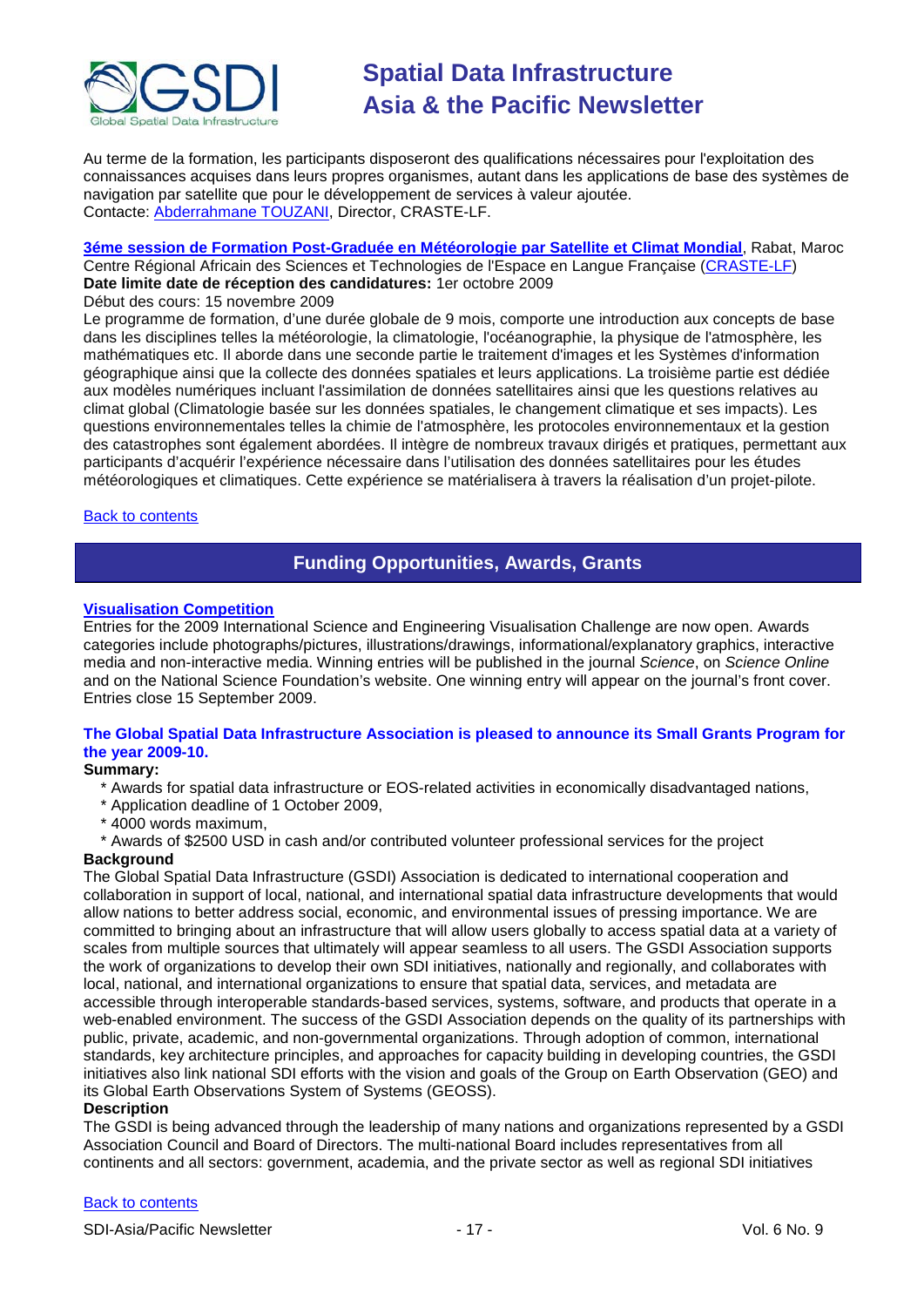

referred to as permanent committees:

Please visit the **GSDI** Association website to familiarize yourself with the mission, goals, programs, accomplishments and priorities of the organization.

The GSDI Association, along with partners and participants, has allocated resources from the U.S. Federal Geographic Data Committee and the GISCorps of URISA, to fund a small grants program to support national or sub-national activities that foster partnerships, develop in-country technical capacity, improve data compatibility and access, and increase political support for spatial data infrastructure and earth observations application development. These resources will be used to offer two types of grants this year:

- \* Cash up to 2,500 USD to be used on your project, and/or
- \* Professional Services applied to your project

Professional Services will be coordinated by the GISCorps, an international initiative that offers GIS services by qualified economies. Support may focus on technical or institutional projects, as long as tangible outputs and several institutions collaborate on the effort. A list of typical projects follows but this list is not exhaustive:

\* Convening of national or sub-national seminars or workshops related to SDI

\* Producing SDI- and EO-related training manuals and modules (these materials must not duplicate existing materials)

- \* Establishing metadata and clearinghouse nodes
- \* Establishing web mapping services and applications
- \* Accomplishing Geodata and/or SDI surveys or inventories
- \* Producing and disseminating newsletters and awareness-raising materials about SDI
- \* Drafting policy and legislation related to SDI

Priority will be given to projects in developing nations and countries with economies in transition. Grants can be awarded to SDI coordinating bodies (councils, committees) and GIS user groups, but the GSDI Association asks that one institution take responsibility for receiving/depositing the funds. Grants will not cover organization overhead expenses.

#### **Proposals should include information under the following headings:**

- 1. Title of Project/Activity
- 2. Focal Point Institution
- 3. Contact Person (business street address, phone/fax, email, and website)

4. Introduction and Background (include a description of the national or local institutional framework and what

- has been achieved thus far)
- 5. Project Description
- 6. Summary of Deliverables
- 7. Period of Performance (time-line for overall project, deadline dates for deliverables, date of final project report
- to be submitted to  $\langle$  grants @gsdi.org  $\rangle$ )
- 8. Indicate your preference for an award of cash or professional services.
- 9. Budget (itemize how the money is to be spent or the predicated extent of services needed for specific tasks) a. If one or more GISCorps volunteers are requested please indicate that in your GSDI application and also provide a description of tasks requested of volunteer professional(s) and other information at <<http://www.giscorps.org/> >. Use the "New Project" link on this page to complete the request for GISCorps volunteer assistance.
- 10. Details of additional or in-kind funds to co-finance the activity
- 11. List of Collaborators (with contact information)
- 12. Envisioned Follow-up Activities
- 13. Appendix: May include the Final Reports from any previous GSDI Small Grant Awards

Proposals must be submitted digitally to < [grants@gsdi.org](mailto:grants@gsdi.org) > in English and should be preferably two pages in length but no more than three pages or 4000 words (excluding any appendices). Please submit your proposal as a .pdf file (or alternatively .doc or .rtf file) using 12-point Times Roman or Arial font.

We anticipate funding up to 12 Grants in Cash and up to 4 Grants in Professional Services. Grant funds will be issued as paper checks in US dollars drawn on US Banks or as wire transfers. If the recipient chooses to receive funds by wire transfer, \$50 US will be deducted from the award amount to cover the processing costs for the wire transfer. The recipient institution will be required to provide a project report and an expense report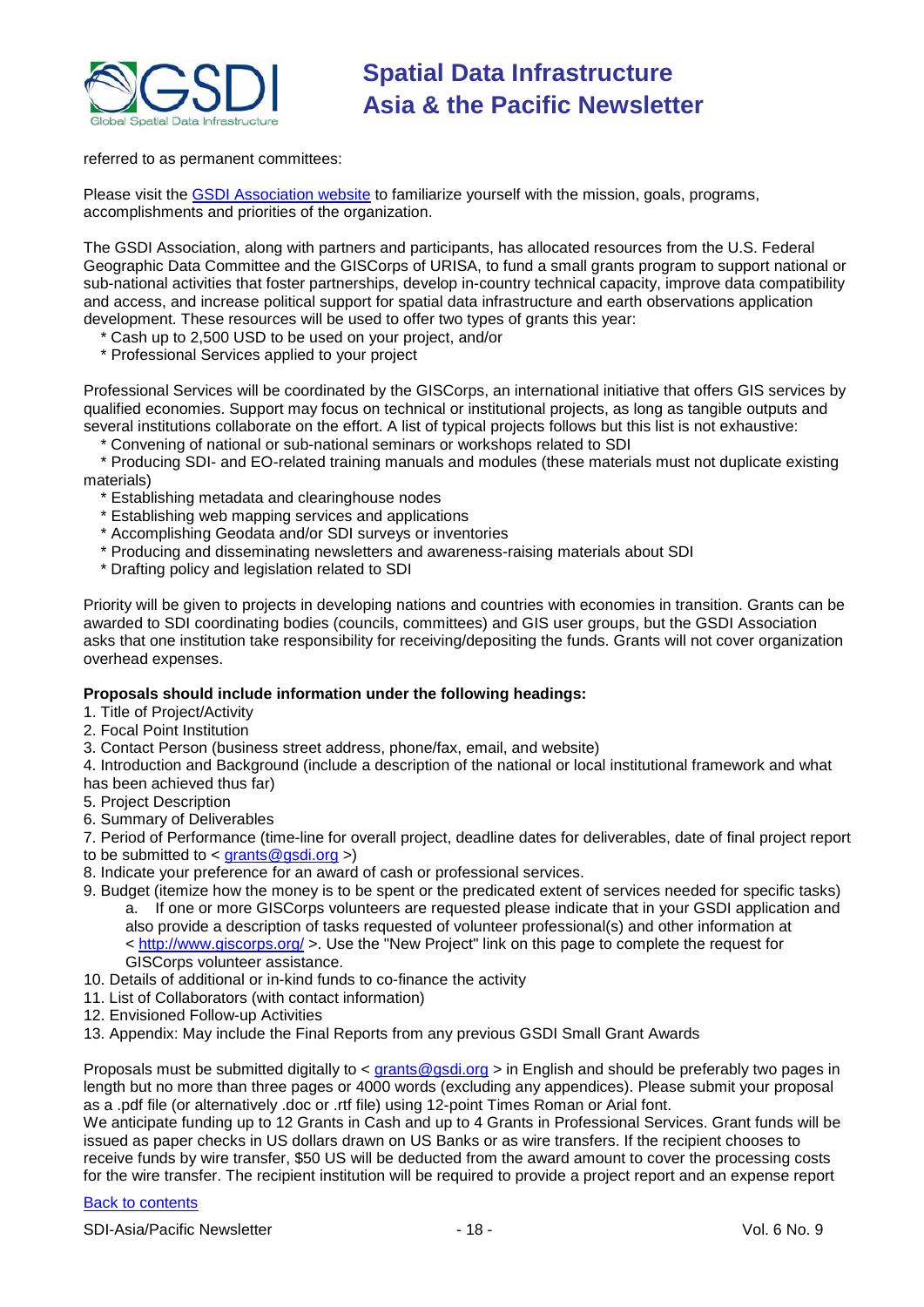

upon completion of the project. The GSDI Association may include excerpts of the project reports in GSDI newsletters or on its website. Awardees are encouraged to publish a local press release highlighting the award from the GSDI Association as well as the proposed activities, and to send copies of these to the GSDI Association.

#### **Proposals are due on 1 October 2009. Please e-mail them to:**

Societal Impacts Committee, GSDI Association, < [grants@gsdi.org](mailto:grants@gsdi.org) >

For more information about the GSDI or to subscribe to the GSDI News List, please see < [http://gsdi.org](http://gsdi.org/) >. For questions about this request for proposals, please contact  $\lt$  grants @ gsdi.org  $\gt$ 

**Note:** The Small Grants Program is intended as a benefit of "full membership" in the GSDI Association. Because the GSDI Association is fairly young, we are making this opportunity available currently to nonmembers as well. However, full members may obtain favored treatment in the instance in which two grant applications have been ranked similarly in the peer review process. Note that the annual GSDI Association membership fee for national organizations in low and very low per capita income nations may be as little as US\$100 or documented in-kind contributions in lieu of dues.

Please see < [http://www.gsdi.org/documents/OrgnMemberApp.pdf](https://owa.unimelb.edu.au/exchweb/bin/redir.asp?URL=http://www.gsdi.org/documents/OrgnMemberApp.pdf) >

#### **Critical Ecosystem Partnership Fund - open call for proposals**

Grant recipients range from small farming cooperatives and community associations to international organizations. See [grant eligibility.](http://www.cepf.net/grants/Pages/eligibility.aspx)

**REGION: INDO-BURMA Deadline: Sept. 11, 2009**

More information: - [Call for proposals, English \(PDF -](http://www.cepf.net/Documents/Final_Indochina_Call_for_LOIs_2_11Jun09.pdf) 47 KB),

- [Indo-Burma ecosystem profile English \(PDF -](http://www.cepf.net/Documents/final.indoburma_indochina.ep.pdf) 2.5 MB),

\* A summary of the ecosystem profile is available in English, Khmer and Lao and soon also will be available in Thai. All documents can be downloaded from the [BirdLife International in Indochina Web site.](http://www.birdlifeindochina.org/cepf/eligibility-criteria) BirdLife International in Indochina is the CEPF implementation team for this region.

#### **REGION: EASTERN HIMALAYAS Deadline:?**

[Open call for proposals](http://www.cepf.net/grants/apply/Pages/default.aspx)

More information: - [Eastern Himalayas ecosystem profile](http://www.cepf.net/where_we_work/regions/asia_pacific/eastern_himalayas/ecosystem_profile/Pages/default.aspx)

#### **[EO for Climate Change: Call for Projects](http://www.planet-action.org/web/134-call-for-projects.php)**

Planet Action is calling for projects that investigate and assess climate change issues such as human impacts, drought and desertification, water resources, forestry, biodiversity, oceans, ice, and awareness. Planet Action will donate satellite imagery, geographic information and image processing solutions to selected projects in return for feedack. **Submissions close 30 September**.

#### **[New India Region for Navteq LBS Challenge](http://www.lbschallenge.com/)**

Navteq is expanding its Global LBS Challenge to include India and South America as dedicated competition regions. With these additional tracks, the Challenge has expanded to cover five regions, including Europe/Middle East/Africa, North America and the Asia Pacific.

Registration for all five regions is now open. Details for India, the Asia Pacific and South America are yet to be released.

The competition, now in its 7th year, invites developers to build innovative applications for navigation devices that use Navteq maps.

Navteq says the addition of the India and South America tracks 'reflects the global interest in location-based services', and the company's desire to tap into the innovation of these communities and support emerging markets.

The 2010 challenge also introduces new features to encourage wider participation and provide greater industry exposure for contestants. One such feature is new 'Best Of…' recognitions to individual applications, for example Best Use of User Generated Content, Best Use of Location-Based Advertising, and Best Use of Pedestrian Content (see regional rules for details).

Another new feature is that the Challenge will now accept applications for any platform and device, provided they use Navteq map data.

Source: [Asian Surveyting & Mappping](http://www.asmmag.com/news/new-india-region-for-navteq-lbs-challenge)

#### **Celebrate World Space Week 2009**

UN-declared World Space Week, October 4-10 annually, is the largest public space event on Earth and the best time each year for teachers to use space to excite students about learning. During World Space Week, you are encouraged to use space-themed activities, such as those from < [www.worldspaceweek.org/education](http://www.worldspaceweek.org/education) >,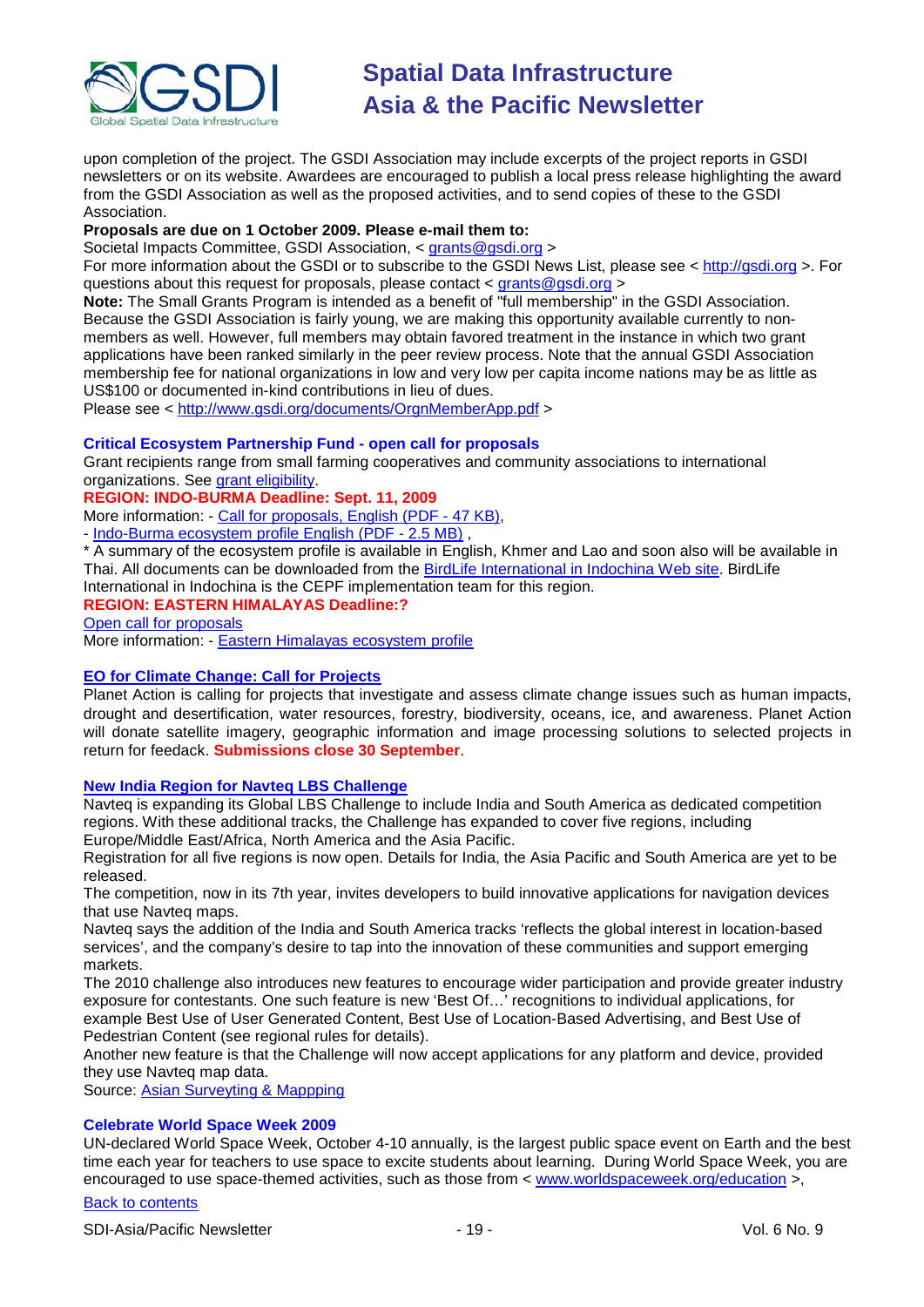

NASA, and other sources. To show how your classroom is part of this global celebration, [please register.](http://www.worldspaceweek.org/new_event.php) To recognize creative use of space to inspire students, World Space Week Association will recognize several participating teachers with \$500 grants this year. For further information, [contact: Jim Volp,](mailto:jvolp@worldspaceweek.org) Director Educational Relations, World Space Week Association.

#### [Back to contents](#page-0-0)

### **Employment Opportunities**

**Spatial Jobs Online (Australia) Because of tight application closing dates the editors provide these**  websites for employment seekers to access directly: <<http://www.spatialjobs.com.au/> > and < [http://www.GISjobs.com.au](http://www.gisjobs.com.au/) >

**Looking for a GIS - Geomatics Job in Canada?** (from V1 Magazine)

Here are some links:

1) [Geomatics Canada Job Site;](http://geomaticscanada.com/jobs.cfm) 2) [GeographyJobs.ca;](http://www.geographyjobs.ca/) 3) [GoGeomatics Canada;](http://canada.gogeomatics.net/frmHome.aspx) 4) [Geomatics Employment](http://gisjobs.ca/)  **[Center](http://gisjobs.ca/)** 

#### **Positions at Singapore Earth Observatory**

The Earth Observatory of Singapore (EOS) is a Research Centre of Excellence, funded by Singapore's National Research Foundation, Ministry of Education, and Nanyang Technological University. Research at EOS focuses on understanding Southeast Asia's dynamic oceans, atmosphere and tectonic plates and characterizing the tectonic, volcanic and climatic processes responsible for these hazards. These scientific characterizations will promote forecasts of natural processes that will aid governments, communities and businesses to anticipate and adapt creatively to these environmental challenges, as well as develop and implement visionary policies. Dynamic and competent individuals are invited to fill the following positions:

**[Research:](http://www.earthobservatory.sg/careers/jobopenings_research.php)**

Research Fellow / Research Associate in Tsunami Evacuation Simulation Research Fellow in Regional Climate Modeling PhD student in Regional Climate of Southeast Asia Research Fellows in Computational Seismology and Site-Response Analysis (3 positions)

#### **[Technical](http://www.earthobservatory.sg/careers/jobopenings_technical.php)**:

### GPS Analyst

**[Education & Outreach](http://www.earthobservatory.sg/careers/jobopenings_educationandoutreach.php)**:

Curriculum Development Specialist

More information about the Observatory and job opportunities can be found at [www.earthobservatory.sg](http://www.earthobservatory.sg/) . Interested applicants are invited to submit a full CV, including academic qualifications, research records and names and contact details of two referees, to: [eos\\_humanresources@ntu.edu.sg](mailto:eos_humanresources@ntu.edu.sg) .

#### **Selection will commence immediately.**

Thanks to Kate Lance for bringing these positions to our attention.

#### **[Project Manager, Congo Basin Forests and Climate](http://www.wri.org/job/11158)**

The People & Ecosystems Program at the World Resources Institute (WRI) seeks a results-oriented project manager to lead WRI activities at the nexus of forests and climate in the Congo Basin. To begin, the successful candidate will lead a three-year project to improve detection (via remote sensing) and quantification of deforestation, forest degradation, and the associated carbon emissions in the forests of Cameroon and the Republic of Congo. In addition, the project will build the capacity of local institutions and government agencies to conduct this measurement and monitoring on an ongoing, consistent basis.

Candidates should have an advanced degree (Masters or Doctorate) in geography, remote sensing, GIS, forestry or other relevant field, ideally with a focus on tropical forests; minimum seven years relevant work experience in remote sensing, GIS, and monitoring of tropical forests or in sustainable forest management. Experience with monitoring and measuring forest-related carbon emissions (and sinks) or related forest/climate experience is a plus; familiarity with the United Nations Framework Convention on Climate Change (UNFCCC) mechanism for Reduced Emissions from Deforestation and Forest Degradation in Developing countries (REDD).

#### [Back to contents](#page-0-0)

SDI-Asia/Pacific Newsletter  $\sim$  20 - 20 - Vol. 6 No. 9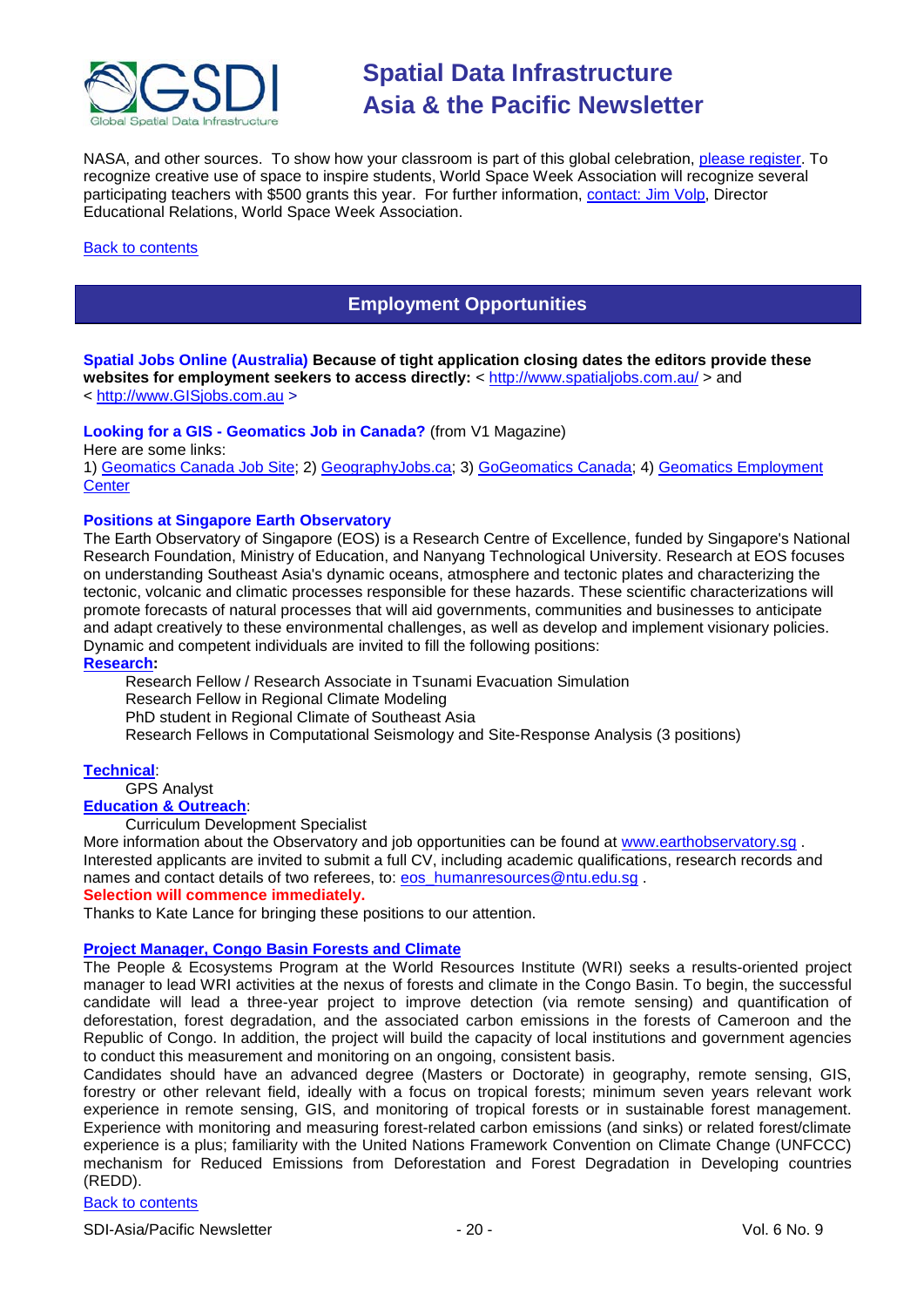

The position will be based in Washington, DC but will involve extended stays in Central Africa (particularly Kinshasa, Brazzaville, and Yaoundé). Alternative arrangements (e.g., position being based in Kinshasa) may be considered.

Contact: [sthompson@wri.org](mailto:sthompson@wri.org) **Deadline:** 11 September 2009. Thanks to Kate Lance

<span id="page-20-0"></span>[Back to contents](#page-0-0)

### **Conferences, Events**

For upcoming events of global or major international interest, please visit the [upcoming conference list o](http://gsdi.org/events/upcnf.asp)n the GSDI website.

**[FIG 2010 Pre-Congress Program](http://www.asmmag.com/news/fig-2010-pre-congress-program)**

Online registration is now open for the FIG surveying congress to be held in Sydney, 11-16 April 2010. A local surveyor, John Brock, has arranged a history seminar on the two days leading up to the congress (9-10 April). Technical tours have also been organised, including a boat trip to historic Fort Denison. Source: [Asia Surveying and Mapping Magazine](http://www.asmmag.com/news/fig-2010-pre-congress-program)

#### **The editors welcome news of conferences & events from the newsletter subscribers**

| <b>Date</b>                   | <b>Location</b>                   | <b>Event</b>                                                                                                                                                                                                                                                                                                                                                                              |
|-------------------------------|-----------------------------------|-------------------------------------------------------------------------------------------------------------------------------------------------------------------------------------------------------------------------------------------------------------------------------------------------------------------------------------------------------------------------------------------|
| <b>September</b><br>2009      |                                   |                                                                                                                                                                                                                                                                                                                                                                                           |
| $2 - 4$<br><b>September</b>   | Nottingham, UK<br><b>LBS 2009</b> | 6th International Symposium on LBS & TeleCartography<br>Contact or Mrs Stella Fuller, Centre for Geospatial Science,<br>Sir Clive Granger Building, University of Nottingham, Nottingham.<br>NG7 2RD<br>Tel: 0115 95 15445                                                                                                                                                                |
| $2 - 5$<br><b>September</b>   | Baška, Krk<br>Island, Croatia     | The Royal Institute of Navigation, London, UK, and the Institute of<br>Engineering Surveying and Space Geodesy, University of<br>Nottingham, UK have a pleasure in inviting you to participate to the<br>2nd GNSS Vulnerabilities and Solutions Conference to be held<br>on 2 - 5 September 2009 in Baška, Krk Island, Croatia.                                                           |
| 7-11 September                | Windhoek<br>Namibia               | <b>SADC Regional Conference on Sustainable Land Management</b><br>Sustainable Land Management in the Dry lands of Southern Africa:<br>the Practicalities<br>Contact: Ms. Birga Ndombo, and cc Ms Linda Fillemon, & Mr. Chris<br>Tjitjahura.                                                                                                                                               |
| 8 September                   | Jena, Germany                     | The workshop "Performance Evaluation of Pattern Recognition<br>in Remote Sensing" of the ISPRS Intercommission Working<br>Group III/VII "Pattern Recognition in Remote Sensing" will be held<br>in Jena, Germany, on 08th September 2009 in conjunction with the<br>DAGM Symposium 2009.<br>Author notification - 20 July<br>Camera ready manuscript - 3 August<br>Workshop - 8 September |
| 8-10 September                | Tsukuba, Japan                    | International Workshop on the Revision of Specifications for<br><b>Global Map Version 2</b><br>The details will be informed on the <b>ISCGM Website</b> as soon as<br>determined.                                                                                                                                                                                                         |
| September 9 to<br>11<br>"NEW" | KINTEX,<br>Goyang, Korea          | <b>NSDI KOREA 2009</b><br>The Korea Ministry of Land, Transport and Maritime Affairs will hold<br>'National Spatial Data Infrastructure KOREA 2009'. NSDI KOREA<br>2009, which integrates all events relating to national spatial data<br>such as GIS, land register, measurement, and u-City, is the newest                                                                              |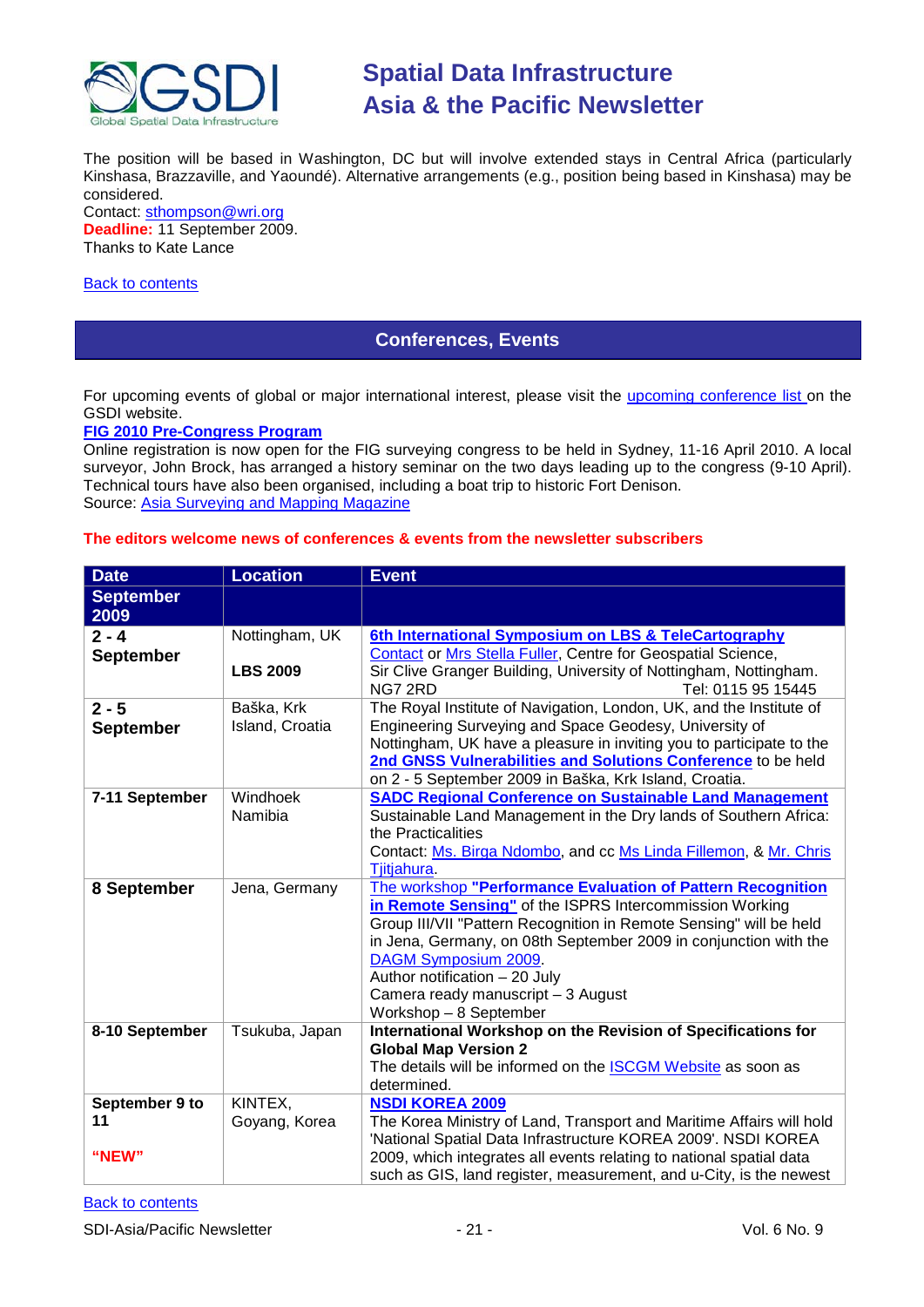

|                                                 |                                  | technology competition site and is recognized as the optimal<br>opportunity to discover spatial data industry. The events include<br>several seminars, international conferences, workshops for spatial<br>data industry, and more.                                                                                                                                                                                                                                                                                                                                                                                                                                                                                                    |
|-------------------------------------------------|----------------------------------|----------------------------------------------------------------------------------------------------------------------------------------------------------------------------------------------------------------------------------------------------------------------------------------------------------------------------------------------------------------------------------------------------------------------------------------------------------------------------------------------------------------------------------------------------------------------------------------------------------------------------------------------------------------------------------------------------------------------------------------|
| $9 - 12$<br><b>September</b>                    | Beijing, China                   | 6th International Symposium on Digital Earth<br>E-mail<br><b>Email for ISDE</b><br><b>ISDE WEBsite</b>                                                                                                                                                                                                                                                                                                                                                                                                                                                                                                                                                                                                                                 |
| $14 - 16$<br><b>September</b>                   | Beijing                          | <b>Emergency Management Conference</b><br>The international conference on Geospatial Solutions for<br>Emergency Management (GSEM 2009) is being held in<br>conjunction with the 50th anniversary of the Chinese Academy of<br>Surveying and Mapping.                                                                                                                                                                                                                                                                                                                                                                                                                                                                                   |
| $16 - 18$<br><b>September</b>                   | Johannesburg,<br>South Africa    | <b>Map Africa</b><br>Email                                                                                                                                                                                                                                                                                                                                                                                                                                                                                                                                                                                                                                                                                                             |
| $21 - 25$<br><b>September</b>                   | Venice, Italy                    | OceanObs '09                                                                                                                                                                                                                                                                                                                                                                                                                                                                                                                                                                                                                                                                                                                           |
| $22 - 24$<br><b>September</b><br>"NEW"          | Karlsruhe,<br>Germany            | <b>Intergeo 2009</b><br>INTERGEO is the world's largest event and communication<br>platform for geodesy, geoinformation and land management. The<br>trade fair and conference cover all the key trends that crop up along<br>the entire value-added chain - from geo-based information surveys<br>and data processing to integrated applications.                                                                                                                                                                                                                                                                                                                                                                                      |
| $22 - 24$<br><b>September</b>                   | Stratford-upon-<br>Avon, UK      | GeoCommunity 2009 is the annual conference (Sept. 22-24) of the<br>AGI (Association for Geographic Information), the UK's principal<br>membership organization for individuals, companies and<br>government working with GI. Now in its third year, GeoCommunity<br>is a residential conference (a conference where people stay in the<br>conference hotel so that they are wrapped in conference activity<br>and fervor), which replaced the conference and exhibition format<br>the AGI had successfully run for many years. Delegates and<br>sponsors felt that the old model was becoming stale, and the size<br>and cost of central London venues for the event had become a<br>limiting factor.                                  |
| 24-25<br><b>September</b>                       | Addis Ababa,<br>Ethiopia         | 4th ESRI Eastern Africa User Conference                                                                                                                                                                                                                                                                                                                                                                                                                                                                                                                                                                                                                                                                                                |
| September 28 to                                 | Anaheim,                         | <b>47th URISA International Conference</b>                                                                                                                                                                                                                                                                                                                                                                                                                                                                                                                                                                                                                                                                                             |
| <b>October 2, 2009</b><br>"NEW"<br>30 September | California, USA<br>Buenos Aires, | Since 2003, GISCorps has been holding several events at the<br>URISA (Urban and Regional Information Systems Association)<br>International Conference.<br>The events are: Wednesday September 30, 4 to 5 PM - Joe<br>Forrest, a GISCorps volunteer who recently traveled to Thailand,<br>will talk about his experience.<br>GISCorps Core Committee members will also give an overview on<br>2008-2009 projects and activities.<br>GISCorps business meeting is held on Wednesday September 30th<br>from 12:15 to 1:15 pm.<br>Thursday October 1st, 8:30 to 10 AM - GISCorps volunteers are<br>recognized for their service at URISA's Annual Breakfast Award<br>Ceremony.<br>1st Latin American and Caribbean gvSIG users conference: |
| -2 October, 2009                                | Argentina                        | "Cooperation is Growth" (comunicacion_gysig@gya.es)                                                                                                                                                                                                                                                                                                                                                                                                                                                                                                                                                                                                                                                                                    |
| "NEW"                                           |                                  | organized by the National Geographic Institute of the Republic of<br>Argentina and the gvSIG Association.<br>This conference will serve as a meeting point to an increasing<br>number of experts and stakeholders in free geomatics, to share<br>experiences and exchange ideas. It will be a turning point towards<br>consolidating the Latin American gvSIG community.<br>During the conference the latest advances in the gvSIG project will                                                                                                                                                                                                                                                                                        |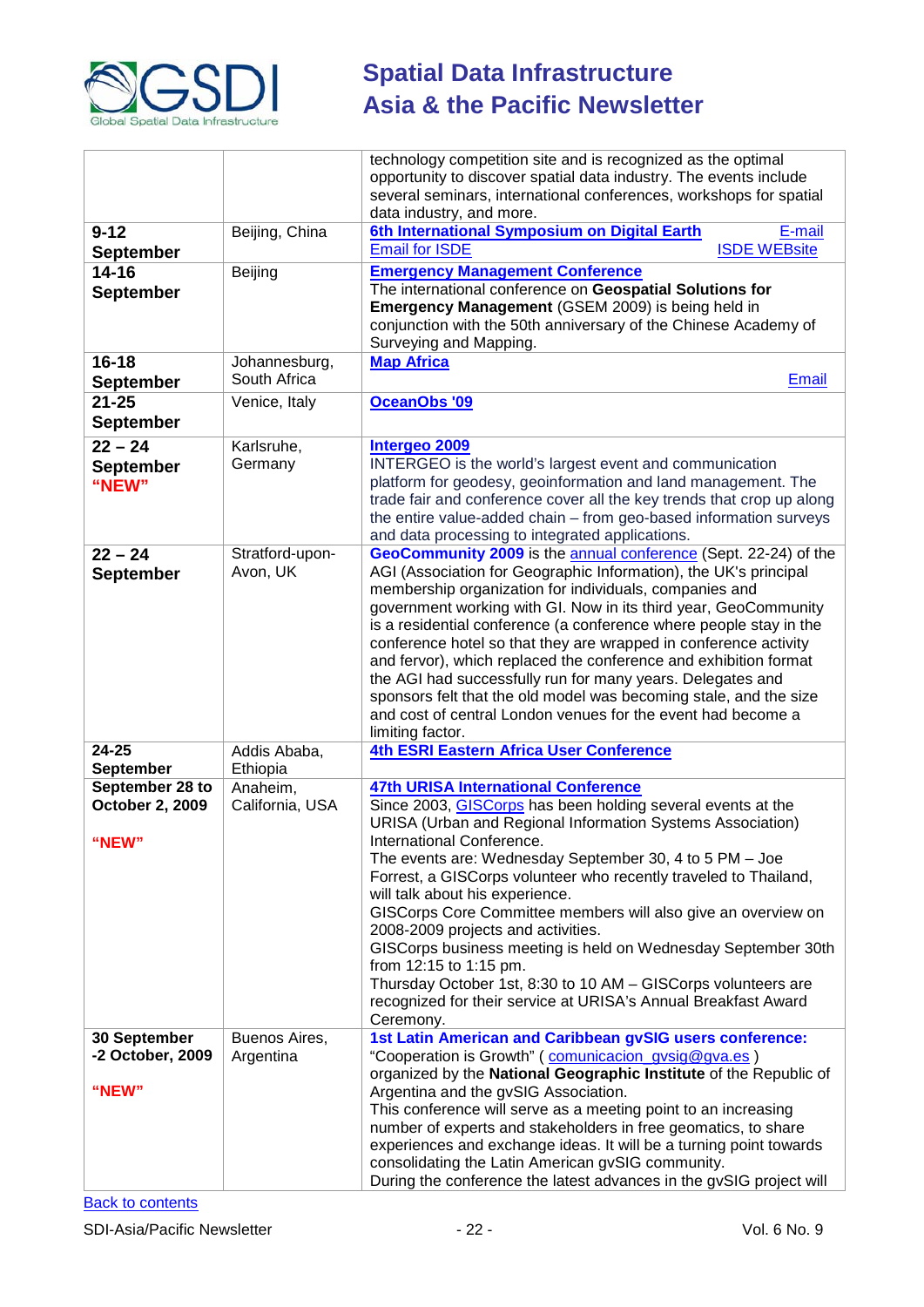

|                       |                                | be presented such as the uses and solutions based on gvSIG that<br>are being carried out in diverse Latin American countries; projects<br>that closely follow the international interoperability standards and<br>which are also more sustainable.<br>Participation in this conference will be open to any person or<br>organization interested in providing a communication and proposals<br>can be sent for evaluation by the Scientific Committee.<br>The call for communications proposals is open until July 27, 2009.<br>Information regarding regulations on communication presentations<br>can be found in the communications section on the conference's<br>webpage.<br>[1] http://www.gvsig.org/web/community/events/jornadas-lac/2009/<br>[2] http://www.gvsig.org/web/community/events/jornadas-<br>lac/2009/Comunicaciones |
|-----------------------|--------------------------------|-----------------------------------------------------------------------------------------------------------------------------------------------------------------------------------------------------------------------------------------------------------------------------------------------------------------------------------------------------------------------------------------------------------------------------------------------------------------------------------------------------------------------------------------------------------------------------------------------------------------------------------------------------------------------------------------------------------------------------------------------------------------------------------------------------------------------------------------|
| October 2009          |                                |                                                                                                                                                                                                                                                                                                                                                                                                                                                                                                                                                                                                                                                                                                                                                                                                                                         |
| 4-8 October,          | Cleveland, Ohio,<br><b>USA</b> | <b>NSGIC(National States Geographic Information Council) 2009</b><br><b>Annual Conference</b>                                                                                                                                                                                                                                                                                                                                                                                                                                                                                                                                                                                                                                                                                                                                           |
| 5-7 October           | Westminster,<br>Colorado       | <b>Location Intelligence Conference 2009.</b> Westin Westminster<br>Hotel in Westminster, Colorado.                                                                                                                                                                                                                                                                                                                                                                                                                                                                                                                                                                                                                                                                                                                                     |
| October. 6-8          | Manchester, UK                 | Registration for the Fourth Annual International Airport GIS<br><b>Conference</b> is open announced IAAE and AAAE. Drawing airport<br>GIS, government officials, consultants and vendors from around the<br>world.                                                                                                                                                                                                                                                                                                                                                                                                                                                                                                                                                                                                                      |
| 7 - 9 October<br>2009 | Taipei, Taiwan                 | GIS in the Humanities and Social Sciences 2009 International<br><b>Conference.</b><br><b>Alternative URL</b>                                                                                                                                                                                                                                                                                                                                                                                                                                                                                                                                                                                                                                                                                                                            |
| 12-16 October         | Kuala Lumpur,<br>Malaysia      | FIG Commission 7 Annual Meeting and one-day International<br><b>Symposium</b>                                                                                                                                                                                                                                                                                                                                                                                                                                                                                                                                                                                                                                                                                                                                                           |
| 15 October 2009       | Taichung,<br>Taiwan            | 2009 Urban Geographical Information System Forum<br><b>Contact</b>                                                                                                                                                                                                                                                                                                                                                                                                                                                                                                                                                                                                                                                                                                                                                                      |
| 15-16 Oct 2009        | Taichung,                      | <b>Annual Conference of Taiwan Geographic Information Society</b>                                                                                                                                                                                                                                                                                                                                                                                                                                                                                                                                                                                                                                                                                                                                                                       |
| * NEW*                | Taiwan                         | Online registration deadline: Sep 25, 2009.                                                                                                                                                                                                                                                                                                                                                                                                                                                                                                                                                                                                                                                                                                                                                                                             |
| 19-22 October         | Hanoi, Vietnam                 | <b>7th FIG Regional Conference</b><br>awaiting Timeline for registration and submission of abstracts,<br>papers, and presentations<br><b>Conference Website</b><br><b>FIG Regional Conference FAO Workshop</b><br>Friday, 17 Jul 2009 05:29 AM<br>7th FIG Regional Conference (19-22 October, Hanoi) will include a<br>2-day regional consultation meeting on the FAO Voluntary<br>Guidelines for responsible governance of tenure of land and other<br>natural resources. The conference will also include a special<br>workshop on Asia Pacific Reference Frame.                                                                                                                                                                                                                                                                      |
| 20-23 October         | Sydney, Australia              | <b>Email</b><br><b>FOSS4G 2009 Call for Abstracts</b><br>The Organising Committee would like to welcome all interested<br>participants to submit abstracts for presentations for the Free and<br>Open Source Software for Geospatial conference (FOSS4G), being<br>held in Sydney, Australia October 20-23. FOSS4G<br>Email <sub>2</sub><br><b>Latest Press Release</b><br>For more information or to keep informed from the FOSS4G<br>Organising Committee, join the email list or twitter feed at:<br>< http://2009.foss4g.org/contacts/ >.                                                                                                                                                                                                                                                                                           |
| 25 October            | Bangkok,<br>Thailand           | 16th Meeting of ISCGM (International Steering Committee for<br><b>Global Mapping)</b>                                                                                                                                                                                                                                                                                                                                                                                                                                                                                                                                                                                                                                                                                                                                                   |
| 26-30 October         | Bangkok,<br>Thailand           | 18th UNRCC AP/15th PCGIAP Meeting<br>(18th UN Regional Cartographical Conference for Asia and the                                                                                                                                                                                                                                                                                                                                                                                                                                                                                                                                                                                                                                                                                                                                       |
| "UPDATED"             |                                | Pacific)                                                                                                                                                                                                                                                                                                                                                                                                                                                                                                                                                                                                                                                                                                                                                                                                                                |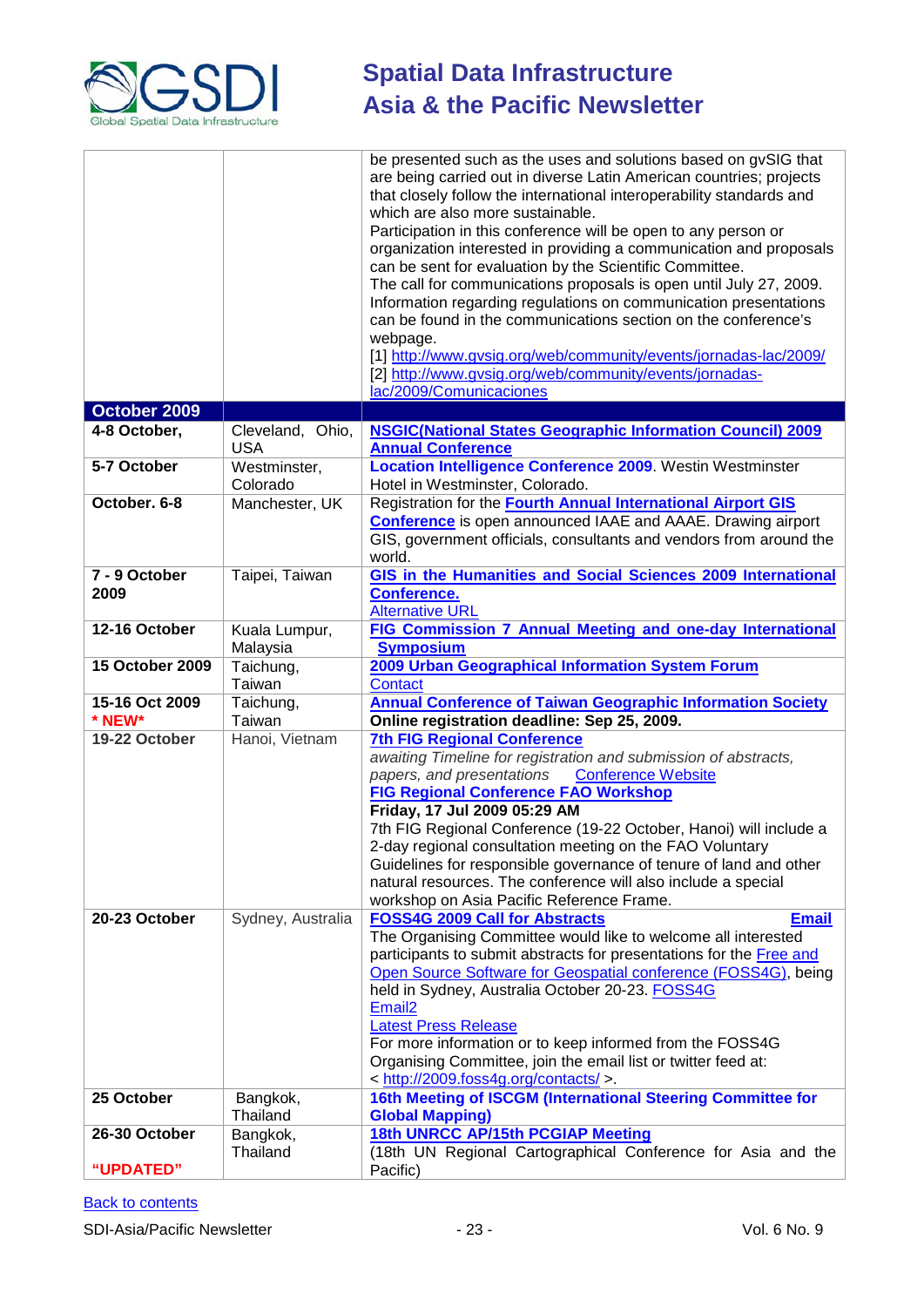

|                             |                                 | NOTE: the 16th Meeting of the International Steering Committee for<br>Global Mapping (ISCGM), 25 October 2009, Bangkok, Thailand, will<br>be held in conjunction with UNRCCAP.<br><b>Call for papers</b><br>The Conference theme is "Spatial Enablement and the Response to<br>Climate Change and the Millennium Development Goals?. You are<br>encouraged to submit technical papers on achievements and<br>developments in geographical information in addressing national,<br>regional and global issues including:<br>(i) Strategy, policy, economic and institutional issues;<br>(ii) Spatial data infrastructure and spatially enabled Government;<br>(iii) Geospatial data collection, management and dissemination;<br>(iv) Best practices and applications; and<br>(v) Disaster management.<br>Papers are required to be e-mailed, in Microsoft Word or PDF<br>format, to the United Nations Secretariat at < zewoldi@un.org > no<br>later than 21 August 2009. |
|-----------------------------|---------------------------------|--------------------------------------------------------------------------------------------------------------------------------------------------------------------------------------------------------------------------------------------------------------------------------------------------------------------------------------------------------------------------------------------------------------------------------------------------------------------------------------------------------------------------------------------------------------------------------------------------------------------------------------------------------------------------------------------------------------------------------------------------------------------------------------------------------------------------------------------------------------------------------------------------------------------------------------------------------------------------|
| 26-29 October               | Kampala Uganda                  | <b>AFRICAGIS 2009; International Conference</b>                                                                                                                                                                                                                                                                                                                                                                                                                                                                                                                                                                                                                                                                                                                                                                                                                                                                                                                          |
| <b>November</b>             |                                 |                                                                                                                                                                                                                                                                                                                                                                                                                                                                                                                                                                                                                                                                                                                                                                                                                                                                                                                                                                          |
| 2009                        |                                 |                                                                                                                                                                                                                                                                                                                                                                                                                                                                                                                                                                                                                                                                                                                                                                                                                                                                                                                                                                          |
| 10-12 November              | St Petersburg,                  | <b>Fifth National GIS in Transit Conference</b>                                                                                                                                                                                                                                                                                                                                                                                                                                                                                                                                                                                                                                                                                                                                                                                                                                                                                                                          |
| 15-22 November              | Florida, USA<br>Santiago, Chile | Website: http://www.urisa.org/gis_transit<br><b>XXIV International Cartographic Conference</b>                                                                                                                                                                                                                                                                                                                                                                                                                                                                                                                                                                                                                                                                                                                                                                                                                                                                           |
|                             |                                 |                                                                                                                                                                                                                                                                                                                                                                                                                                                                                                                                                                                                                                                                                                                                                                                                                                                                                                                                                                          |
| $16 - 19$                   | San Antonio,                    | <b>ASPRS / MAPPS 2009 Fall Conference</b>                                                                                                                                                                                                                                                                                                                                                                                                                                                                                                                                                                                                                                                                                                                                                                                                                                                                                                                                |
| <b>November</b>             | Texas, USA                      |                                                                                                                                                                                                                                                                                                                                                                                                                                                                                                                                                                                                                                                                                                                                                                                                                                                                                                                                                                          |
| 17-20 November              | Denver, USA                     | <b>7th William T. Pecora Memorial Remote Sensing Symposium</b><br>E-mail                                                                                                                                                                                                                                                                                                                                                                                                                                                                                                                                                                                                                                                                                                                                                                                                                                                                                                 |
| 25-27 November              | Hyderabad, India                | <b>ISPRS Workshop on Geospatial Data Cyber Infrastucture</b><br>The ISPRS is inviting abstracts for an international workshop on<br>Geospatial Data Cyber Infrastructure and Real-time Services, with<br>an emphasis on Disaster Management (25-27 November,<br>Hyderabad). Themes include web-based geospatial services, data<br>management, predicitve modelling for disaster management,<br>decision support systems and participatory mapping using high<br>resolution imagery.                                                                                                                                                                                                                                                                                                                                                                                                                                                                                      |
| 30 November -<br>2 December | Sydney, Australia<br>(Univ NSW) | <b>GeoComputation 2009</b><br>The 10th International Conference on GeoComputation                                                                                                                                                                                                                                                                                                                                                                                                                                                                                                                                                                                                                                                                                                                                                                                                                                                                                        |
| <b>December</b><br>2009     |                                 |                                                                                                                                                                                                                                                                                                                                                                                                                                                                                                                                                                                                                                                                                                                                                                                                                                                                                                                                                                          |
| $1 - 4$<br><b>December</b>  | Suva, Fiji                      | <b>Pacific GIS and RS User Conference</b><br>University of the South Pacific, Suva, Fiji<br>Website<br>Since the first Pacific GIS & RS Conference in 1999, this annual<br>event has attracted many participants, from near and far. Each year<br>the range of GIS & RS technologies presented cover an array of<br>applications including the management of resources of the small<br>island Pacific nations. Shallow water bathymetry derived from<br>satellite imagery, forest function maps to identify areas for to be<br>protected, areas identified for developments in flood zones are<br>some of the applications where the development of GIS & RS in the<br>region have been applied in various sectors. As with previous<br>conferences, there are no fees levied for those wishing to attend.                                                                                                                                                               |
| $1 - 3$                     | Gold Coast,                     | <b>International Global Navigation Satellite Systems Society's</b>                                                                                                                                                                                                                                                                                                                                                                                                                                                                                                                                                                                                                                                                                                                                                                                                                                                                                                       |
| <b>December</b>             | Australia                       | (IGNSS) 2009 symposium and exhibition                                                                                                                                                                                                                                                                                                                                                                                                                                                                                                                                                                                                                                                                                                                                                                                                                                                                                                                                    |
| $1 - 3$                     | Moscow, Russia                  | <b>Scanex 4th International Conference "Earth from Digital Space</b><br>- the most effective solutions"<br><b>Email</b>                                                                                                                                                                                                                                                                                                                                                                                                                                                                                                                                                                                                                                                                                                                                                                                                                                                  |
| <b>December</b>             |                                 |                                                                                                                                                                                                                                                                                                                                                                                                                                                                                                                                                                                                                                                                                                                                                                                                                                                                                                                                                                          |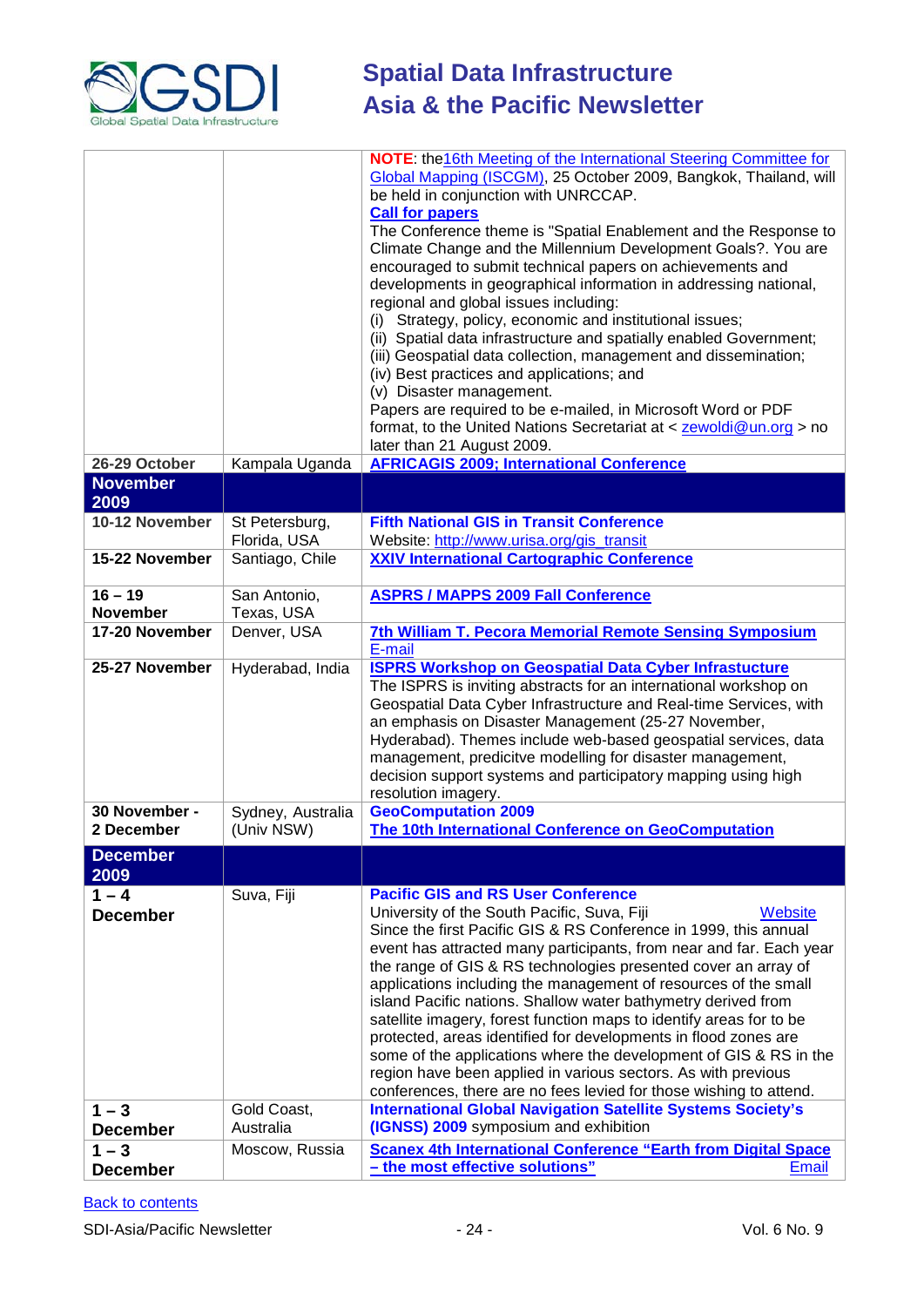

| $2 - 4$<br><b>December</b>    | Feria Valencia,<br>Spain | The 5th Edition of the gvSIG Conference organized by the<br>Regional Ministry of Infrastructure and Transport (CIT), will be held<br>at the Feria Valencia Convention and Exhibition Center, and will<br>once again host the eclipseDay.<br>The call for papers for the Fifth Edition of the gvSIG conference is<br>now open. As of today communication proposals can be sent to the<br>email address to be evaluated by the scientific committee as to their<br>inclusion in the conference program. There are two types of<br>communication: paper or poster. Information regarding to<br>regulations on communication presentations can be found in the<br>report's section. Abstracts will be accepted until September 21st.<br>See also < http://jornadas.gvsig.org/how-to-collaborate ><br>email to. |
|-------------------------------|--------------------------|------------------------------------------------------------------------------------------------------------------------------------------------------------------------------------------------------------------------------------------------------------------------------------------------------------------------------------------------------------------------------------------------------------------------------------------------------------------------------------------------------------------------------------------------------------------------------------------------------------------------------------------------------------------------------------------------------------------------------------------------------------------------------------------------------------|
| $17 - 18$<br><b>December</b>  | Ahmedabad,<br>India      | ISPRS International Workshop on "Impact of Climate Change<br>on Agriculture"                                                                                                                                                                                                                                                                                                                                                                                                                                                                                                                                                                                                                                                                                                                               |
|                               |                          |                                                                                                                                                                                                                                                                                                                                                                                                                                                                                                                                                                                                                                                                                                                                                                                                            |
| February 2010                 |                          |                                                                                                                                                                                                                                                                                                                                                                                                                                                                                                                                                                                                                                                                                                                                                                                                            |
| 2-4 February                  | Torino, Italy            | <b>Gi4DM 2010 Call for Papers</b><br>Organisers of the International Symposium on Geo-information<br>for Disaster Management (Gi4DM 2010) have issued a call for<br>papers related to the conference theme, 'Remote Sensing and<br>Geo-Information for Environmental Emergencies'. Invitation is also<br>open for contributions covering crisis management in any phase.                                                                                                                                                                                                                                                                                                                                                                                                                                   |
| <b>March 2010</b>             |                          |                                                                                                                                                                                                                                                                                                                                                                                                                                                                                                                                                                                                                                                                                                                                                                                                            |
| $3 - 5$ March                 | Gold Coast,<br>Australia | <b>ESRI Asia Pacific User Conference and OZRI 2010</b><br>The theme for the conference is GIS: extending the reach. ESRI                                                                                                                                                                                                                                                                                                                                                                                                                                                                                                                                                                                                                                                                                   |
| "NEW"                         |                          | Australia clients, ESRI users and distributors from around the Asia<br>Pacific region are invited to share their knowledge and experience<br>by submitting an abstract based on the conference theme. The<br>event incorporates OZRI 2010, ESRI Australia's national client<br>conference.<br>Abstract deadline: 16 October 2009.                                                                                                                                                                                                                                                                                                                                                                                                                                                                          |
| <b>April 2010</b>             |                          |                                                                                                                                                                                                                                                                                                                                                                                                                                                                                                                                                                                                                                                                                                                                                                                                            |
| <b>11-16 April</b>            | Sydney,<br>Australia     | <b>International Federation of Surveyors (FIG) Congress 2010</b><br><b>Contact</b><br>email<br>The deadline for submission of abstracts is 22 September<br>2009<br><b>Alternative URL:</b><br>FIG 2010 Pre-Congress Program<br>Online registration is now open for the FIG surveying congress to<br>be held in Sydney, 11-16 April 2010. A local surveyor, John Brock,<br>has arranged a history seminar on the two days leading up to the<br>congress (9-10 April). Technical tours have also been organised,<br>including a boat trip to historic Fort Denison.                                                                                                                                                                                                                                          |
| 25-29 April                   | Phoenix, Arizona         | <b>2010 GITA</b><br><b>Submit your abstract for the 2010 Geospatial Infrastructure</b><br>Solutions Conference! The deadline is August 31, 2009.                                                                                                                                                                                                                                                                                                                                                                                                                                                                                                                                                                                                                                                           |
| Date to be<br>announced       | Taipei                   | ASIA GIS 2010 Conference further details to be announced                                                                                                                                                                                                                                                                                                                                                                                                                                                                                                                                                                                                                                                                                                                                                   |
| <b>May 2010</b>               |                          |                                                                                                                                                                                                                                                                                                                                                                                                                                                                                                                                                                                                                                                                                                                                                                                                            |
| 26-28 May<br><b>July 2010</b> | Hong Kong                | The 14th International Symposium on Spatial Data Handling<br>Organisers are inviting abstracts related to the theme Theory,<br>Modelling and Concepts in Geospatial Information Science. The<br>event will explore topics such as digital cartography, data modelling<br>for social science and interoperability. The deadline for abstracts is<br>31 August. Pdf flyer available at International Symposium<br>Announcement                                                                                                                                                                                                                                                                                                                                                                               |
|                               |                          |                                                                                                                                                                                                                                                                                                                                                                                                                                                                                                                                                                                                                                                                                                                                                                                                            |